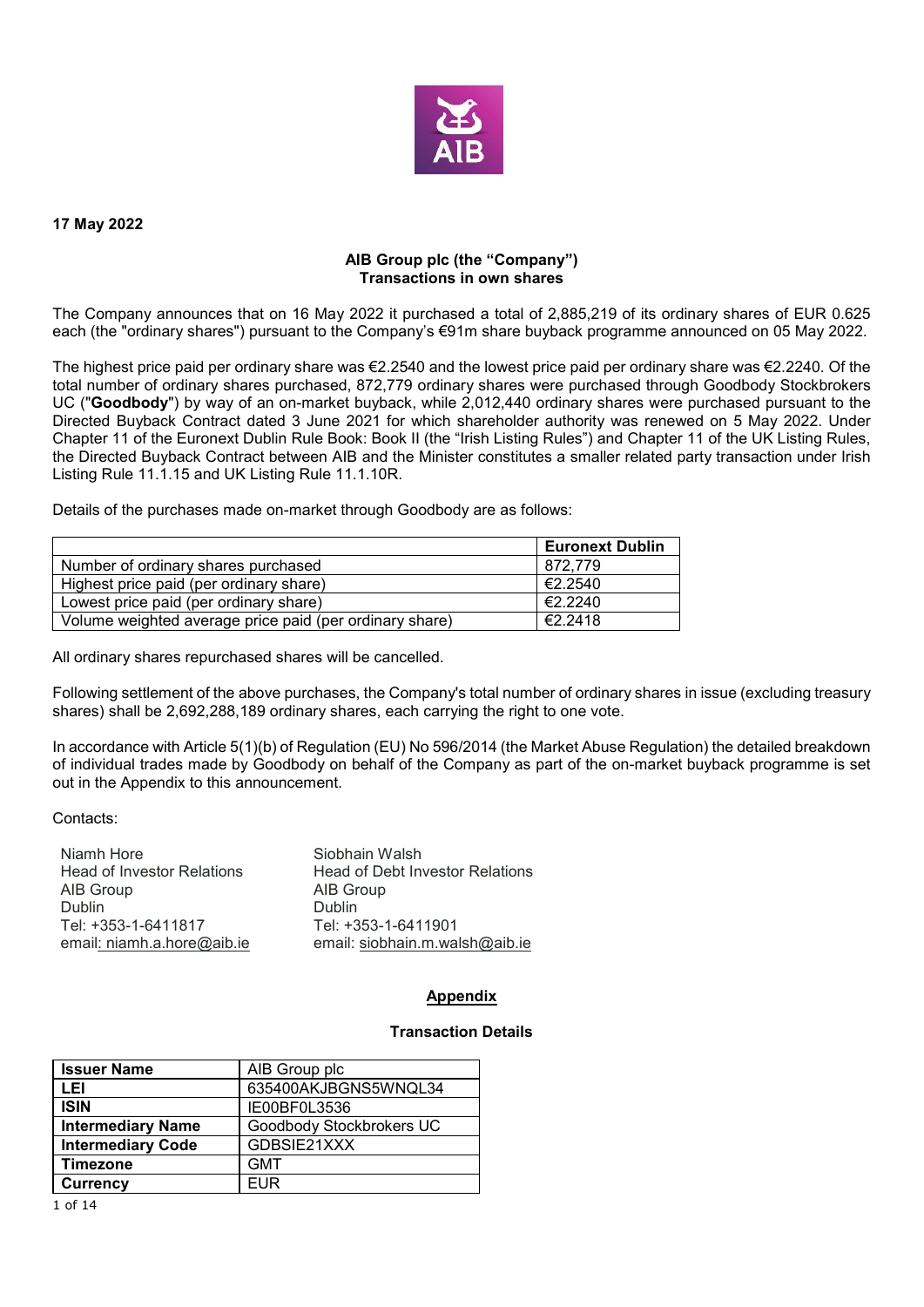# **Euronext Dublin**

| <b>Number of Shares</b> | <b>Price per Share (EUR)</b> | <b>Trading venue</b> | Time        | of Transaction          |
|-------------------------|------------------------------|----------------------|-------------|-------------------------|
|                         |                              |                      | transaction | <b>Reference Number</b> |
| 849                     | 2.2260                       | <b>XDUB</b>          | 08:55:50    | 00026367784TRDU1        |
| 1,709                   | 2.2260                       | <b>XDUB</b>          | 08:55:50    | 00026367782TRDU1        |
| 2,492                   | 2.2260                       | <b>XDUB</b>          | 08:55:50    | 00026367781TRDU1        |
| 1,709                   | 2.2260                       | <b>XDUB</b>          | 08:55:50    | 00026367780TRDU1        |
| 4,273                   | 2.2260                       | <b>XDUB</b>          | 08:55:50    | 00026367779TRDU1        |
| 2,951                   | 2.2260                       | <b>XDUB</b>          | 08:55:50    | 00026367792TRDU1        |
| 2,492                   | 2.2260                       | <b>XDUB</b>          | 08:55:50    | 00026367791TRDU1        |
| 2,492                   | 2.2260                       | <b>XDUB</b>          | 08:55:50    | 00026367790TRDU1        |
| 1,300                   | 2.2260                       | <b>XDUB</b>          | 08:55:50    | 00026367789TRDU1        |
| 1,906                   | 2.2260                       | <b>XDUB</b>          | 08:55:50    | 00026367788TRDU1        |
| 1,643                   | 2.2260                       | <b>XDUB</b>          | 08:55:50    | 00026367787TRDU1        |
| 1,643                   | 2.2260                       | <b>XDUB</b>          | 08:55:50    | 00026367786TRDU1        |
| 66                      | 2.2260                       | <b>XDUB</b>          | 08:55:50    | 00026367785TRDU1        |
| 1,709                   | 2.2260                       | <b>XDUB</b>          | 08:55:50    | 00026367783TRDU1        |
| 3,250                   | 2.2240                       | <b>XDUB</b>          | 08:55:50    | 00026367793TRDU1        |
| 293                     | 2.2240                       | <b>XDUB</b>          | 08:55:50    | 00026367795TRDU1        |
| 530                     | 2.2240                       | <b>XDUB</b>          | 08:55:50    | 00026367794TRDU1        |
| 952                     | 2.2240                       | <b>XDUB</b>          | 09:06:32    | 00026367989TRDU1        |
| 1,932                   | 2.2240                       | <b>XDUB</b>          | 09:06:32    | 00026367988TRDU1        |
| 2,031                   | 2.2240                       | <b>XDUB</b>          | 09:06:32    | 00026367990TRDU1        |
| 2,620                   | 2.2300                       | <b>XDUB</b>          | 09:09:15    | 00026368030TRDU1        |
| 5,376                   | 2.2400                       | <b>XDUB</b>          | 09:13:22    | 00026368081TRDU1        |
| 813                     | 2.2380                       | <b>XDUB</b>          | 09:13:22    | 00026368084TRDU1        |
| 813                     | 2.2380                       | <b>XDUB</b>          | 09:13:22    | 00026368083TRDU1        |
| 1,055                   | 2.2380                       | <b>XDUB</b>          | 09:13:22    | 00026368082TRDU1        |
| 2,005                   | 2.2400                       | <b>XDUB</b>          | 09:24:54    | 00026368520TRDU1        |
| 1,959                   | 2.2400                       | <b>XDUB</b>          | 09:24:54    | 00026368519TRDU1        |
| 2,005                   | 2.2400                       | <b>XDUB</b>          | 09:24:56    | 00026368522TRDU1        |
| 1,959                   | 2.2400                       | <b>XDUB</b>          | 09:24:56    | 00026368521TRDU1        |
| 2,005                   | 2.2400                       | <b>XDUB</b>          | 09:24:56    | 00026368524TRDU1        |
| 1,959                   | 2.2400                       | <b>XDUB</b>          | 09:24:56    | 00026368523TRDU1        |
| 2,005                   | 2.2400                       | <b>XDUB</b>          | 09:24:58    | 00026368527TRDU1        |
| 1,959                   | 2.2400                       | <b>XDUB</b>          | 09:24:58    | 00026368526TRDU1        |
| 4,985                   | 2.2500                       | <b>XDUB</b>          | 09:28:37    | 00026368644TRDU1        |
| 588                     | 2.2500                       | <b>XDUB</b>          | 09:28:37    | 00026368643TRDU1        |
| 1,228                   | 2.2500                       | <b>XDUB</b>          | 09:28:37    | 00026368642TRDU1        |
| 2,981                   | 2.2500                       | <b>XDUB</b>          | 09:29:02    | 00026368646TRDU1        |
| 2,104                   | 2.2460                       | <b>XDUB</b>          | 09:30:04    | 00026368675TRDU1        |
| 2,104                   | 2.2460                       | <b>XDUB</b>          | 09:30:04    | 00026368674TRDU1        |
| 367                     | 2.2460                       | <b>XDUB</b>          | 09:30:04    | 00026368673TRDU1        |
| 2,104                   | 2.2460                       | <b>XDUB</b>          | 09:30:04    | 00026368672TRDU1        |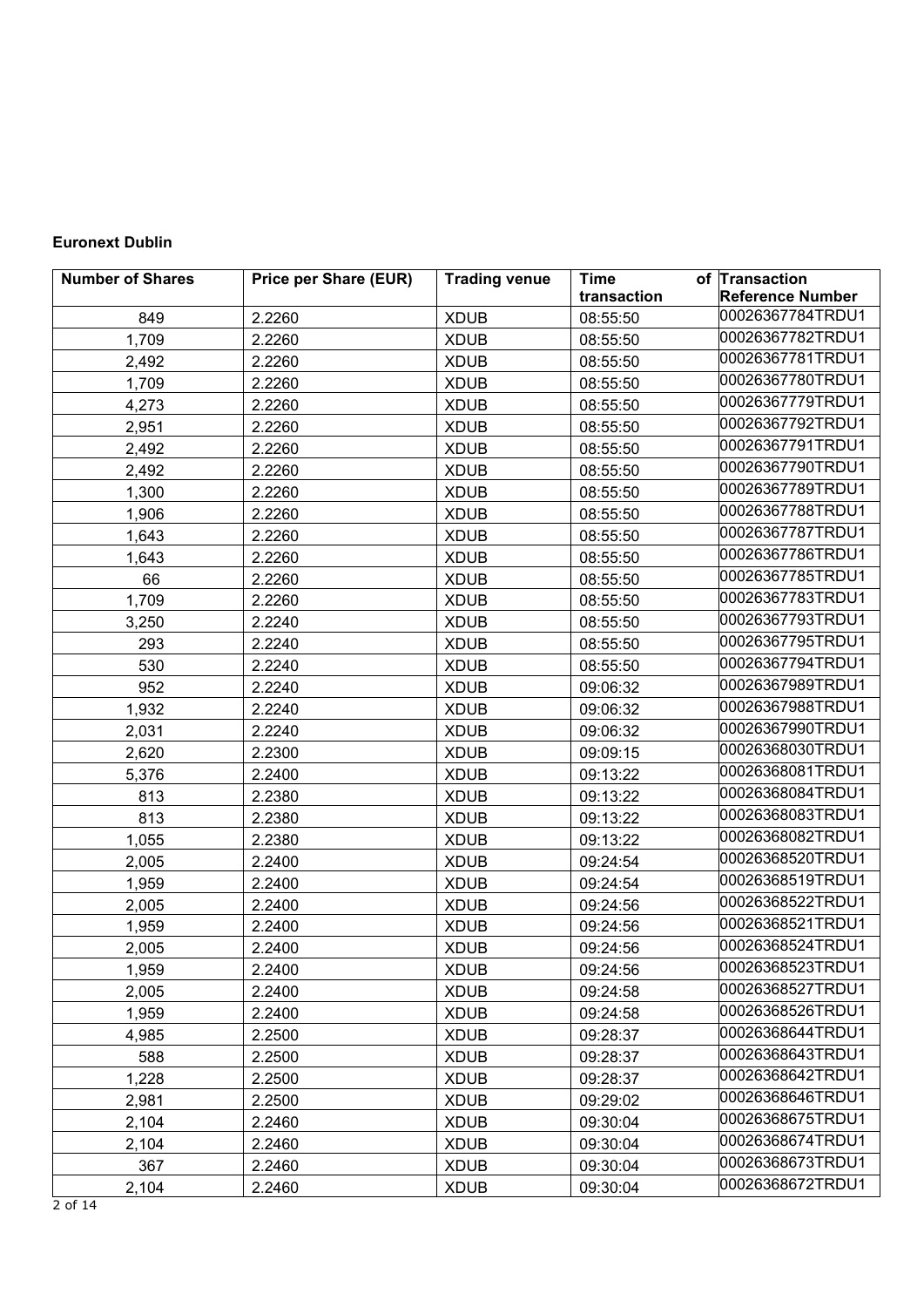| 53    | 2.2460 | <b>XDUB</b> | 09:30:04 | 00026368671TRDU1 |
|-------|--------|-------------|----------|------------------|
| 2,051 | 2.2460 | <b>XDUB</b> | 09:30:04 | 00026368670TRDU1 |
| 50    | 2.2460 | <b>XDUB</b> | 09:30:04 | 00026368676TRDU1 |
| 2,229 | 2.2540 | <b>XDUB</b> | 09:35:20 | 00026368787TRDU1 |
| 3,193 | 2.2540 | <b>XDUB</b> | 09:35:20 | 00026368786TRDU1 |
| 4,071 | 2.2540 | <b>XDUB</b> | 09:35:20 | 00026368785TRDU1 |
| 478   | 2.2540 | <b>XDUB</b> | 09:35:20 | 00026368784TRDU1 |
| 759   | 2.2540 | <b>XDUB</b> | 09:35:20 | 00026368791TRDU1 |
| 1,990 | 2.2540 | <b>XDUB</b> | 09:35:20 | 00026368790TRDU1 |
| 717   | 2.2540 | <b>XDUB</b> | 09:35:20 | 00026368788TRDU1 |
| 3,700 | 2.2520 | <b>XDUB</b> | 09:38:30 | 00026369070TRDU1 |
| 3,344 | 2.2520 | <b>XDUB</b> | 09:38:30 | 00026369069TRDU1 |
| 3,122 | 2.2420 | <b>XDUB</b> | 09:40:47 | 00026369098TRDU1 |
| 2,031 | 2.2420 | <b>XDUB</b> | 09:51:23 | 00026369164TRDU1 |
| 555   | 2.2420 | <b>XDUB</b> | 09:51:23 | 00026369163TRDU1 |
| 1,937 | 2.2420 | <b>XDUB</b> | 09:53:01 | 00026369178TRDU1 |
| 1,031 | 2.2420 | <b>XDUB</b> | 09:53:01 | 00026369177TRDU1 |
| 2,913 | 2.2420 | <b>XDUB</b> | 09:54:56 | 00026369202TRDU1 |
| 2,646 | 2.2420 | <b>XDUB</b> | 09:56:53 | 00026369218TRDU1 |
| 149   | 2.2420 | <b>XDUB</b> | 09:56:53 | 00026369217TRDU1 |
| 2,651 | 2.2420 | <b>XDUB</b> | 09:58:51 | 00026369238TRDU1 |
| 55    | 2.2400 | <b>XDUB</b> | 09:59:06 | 00026369246TRDU1 |
| 199   | 2.2400 | <b>XDUB</b> | 09:59:06 | 00026369245TRDU1 |
| 751   | 2.2400 | <b>XDUB</b> | 09:59:06 | 00026369244TRDU1 |
| 914   | 2.2400 | <b>XDUB</b> | 09:59:06 | 00026369243TRDU1 |
| 1,864 | 2.2400 | <b>XDUB</b> | 09:59:06 | 00026369242TRDU1 |
| 36    | 2.2400 | <b>XDUB</b> | 09:59:06 | 00026369247TRDU1 |
| 41    | 2.2400 | <b>XDUB</b> | 09:59:06 | 00026369248TRDU1 |
| 4,730 | 2.2480 | <b>XDUB</b> | 10:07:00 | 00026369355TRDU1 |
| 1,170 | 2.2480 | <b>XDUB</b> | 10:07:00 | 00026369354TRDU1 |
| 2,514 | 2.2480 | <b>XDUB</b> | 10:07:30 | 00026369361TRDU1 |
| 967   | 2.2480 | <b>XDUB</b> | 10:07:30 | 00026369360TRDU1 |
| 3,481 | 2.2480 | <b>XDUB</b> | 10:07:30 | 00026369359TRDU1 |
| 3,481 | 2.2480 | <b>XDUB</b> | 10:07:30 | 00026369358TRDU1 |
| 2,768 | 2.2480 | <b>XDUB</b> | 10:07:30 | 00026369357TRDU1 |
| 46    | 2.2480 | <b>XDUB</b> | 10:07:30 | 00026369362TRDU1 |
| 642   | 2.2360 | <b>XDUB</b> | 10:10:13 | 00026369392TRDU1 |
| 1,725 | 2.2400 | <b>XDUB</b> | 10:26:02 | 00026369549TRDU1 |
| 8,254 | 2.2400 | <b>XDUB</b> | 10:26:02 | 00026369548TRDU1 |
| 3,291 | 2.2400 | <b>XDUB</b> | 10:26:02 | 00026369547TRDU1 |
| 1,916 | 2.2380 | <b>XDUB</b> | 10:26:02 | 00026369550TRDU1 |
| 160   | 2.2380 | <b>XDUB</b> | 10:26:12 | 00026369558TRDU1 |
| 1,101 | 2.2380 | <b>XDUB</b> | 10:26:12 | 00026369557TRDU1 |
| 477   | 2.2380 | <b>XDUB</b> | 10:26:12 | 00026369556TRDU1 |
| 302   | 2.2380 | <b>XDUB</b> | 10:26:12 | 00026369555TRDU1 |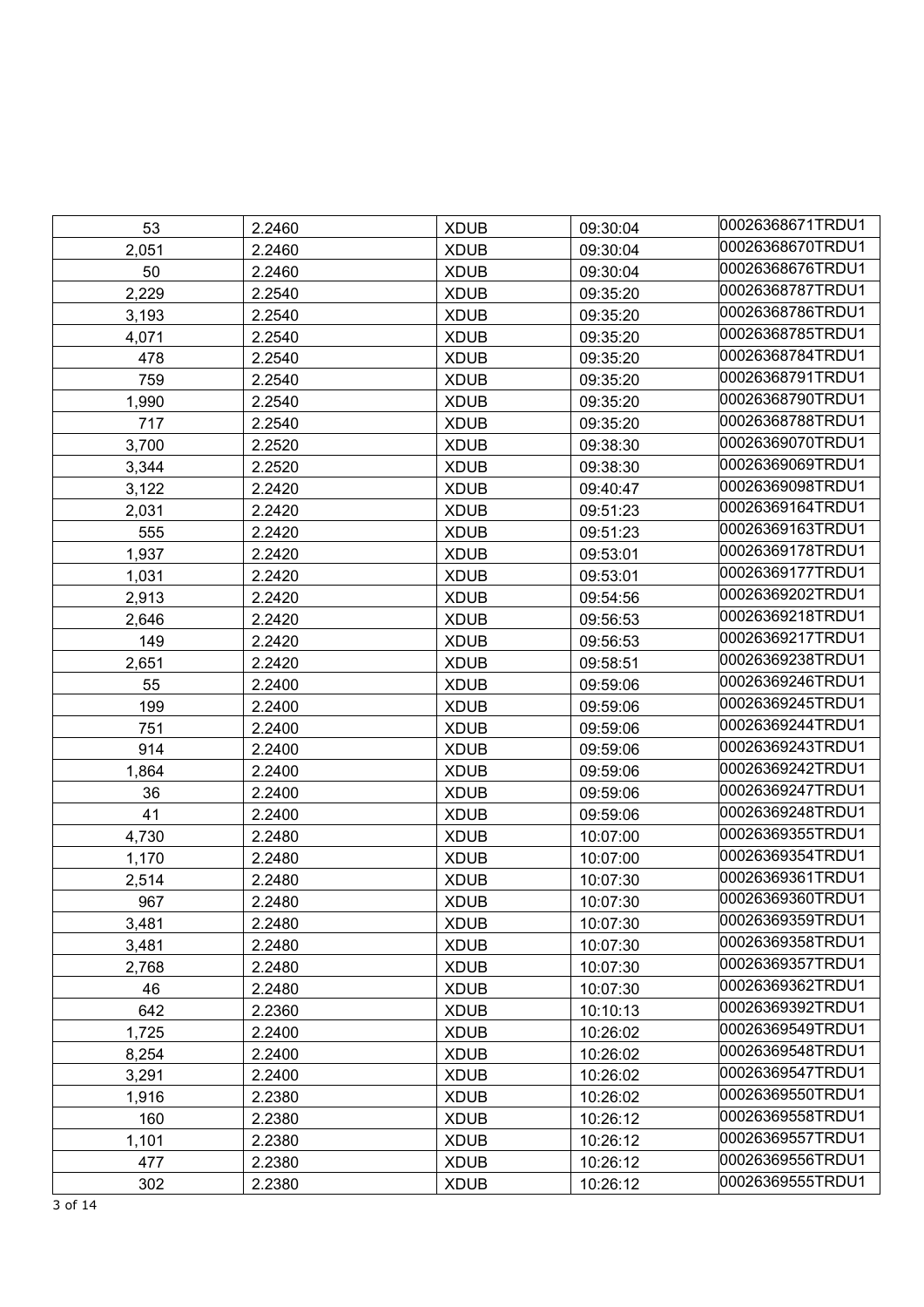| 477    | 2.2380 | <b>XDUB</b> | 10:26:12 | 00026369554TRDU1 |
|--------|--------|-------------|----------|------------------|
| 1,137  | 2.2380 | <b>XDUB</b> | 10:26:12 | 00026369553TRDU1 |
| 1,137  | 2.2380 | <b>XDUB</b> | 10:26:12 | 00026369552TRDU1 |
| 779    | 2.2380 | <b>XDUB</b> | 10:26:12 | 00026369551TRDU1 |
| 321    | 2.2380 | <b>XDUB</b> | 10:26:12 | 00026369563TRDU1 |
| 279    | 2.2380 | <b>XDUB</b> | 10:26:12 | 00026369562TRDU1 |
| 188    | 2.2380 | <b>XDUB</b> | 10:26:12 | 00026369561TRDU1 |
| 279    | 2.2380 | <b>XDUB</b> | 10:26:12 | 00026369560TRDU1 |
| 188    | 2.2380 | <b>XDUB</b> | 10:26:12 | 00026369559TRDU1 |
| 1,169  | 2.2340 | <b>XDUB</b> | 10:28:19 | 00026369571TRDU1 |
| 1,777  | 2.2420 | <b>XDUB</b> | 10:52:42 | 00026369783TRDU1 |
| 3,438  | 2.2420 | <b>XDUB</b> | 10:52:42 | 00026369782TRDU1 |
| 929    | 2.2420 | <b>XDUB</b> | 10:52:42 | 00026369797TRDU1 |
| 978    | 2.2420 | <b>XDUB</b> | 10:52:42 | 00026369796TRDU1 |
| 1,777  | 2.2420 | <b>XDUB</b> | 10:52:42 | 00026369795TRDU1 |
|        | 2.2420 | <b>XDUB</b> | 10:52:42 | 00026369794TRDU1 |
| 144    |        |             |          | 00026369793TRDU1 |
| 737    | 2.2420 | <b>XDUB</b> | 10:52:42 | 00026369792TRDU1 |
| 1,475  | 2.2420 | <b>XDUB</b> | 10:52:42 | 00026369791TRDU1 |
| 1,777  | 2.2420 | <b>XDUB</b> | 10:52:42 | 00026369790TRDU1 |
| 1,904  | 2.2420 | <b>XDUB</b> | 10:52:42 | 00026369789TRDU1 |
| 1,777  | 2.2420 | <b>XDUB</b> | 10:52:42 |                  |
| 186    | 2.2420 | <b>XDUB</b> | 10:52:42 | 00026369788TRDU1 |
| 483    | 2.2420 | <b>XDUB</b> | 10:52:42 | 00026369787TRDU1 |
| 1,777  | 2.2420 | <b>XDUB</b> | 10:52:42 | 00026369786TRDU1 |
| 3,565  | 2.2420 | <b>XDUB</b> | 10:52:42 | 00026369785TRDU1 |
| 127    | 2.2420 | <b>XDUB</b> | 10:52:42 | 00026369784TRDU1 |
| 1,777  | 2.2420 | <b>XDUB</b> | 10:52:43 | 00026369798TRDU1 |
| 1,545  | 2.2420 | <b>XDUB</b> | 10:52:47 | 00026369809TRDU1 |
| 232    | 2.2420 | <b>XDUB</b> | 10:52:47 | 00026369808TRDU1 |
| 1,545  | 2.2420 | <b>XDUB</b> | 10:52:47 | 00026369807TRDU1 |
| 1,777  | 2.2420 | <b>XDUB</b> | 10:52:47 | 00026369810TRDU1 |
| 413    | 2.2420 | <b>XDUB</b> | 10:52:47 | 00026369812TRDU1 |
| 1,364  | 2.2420 | <b>XDUB</b> | 10:52:47 | 00026369811TRDU1 |
| 1,253  | 2.2400 | <b>XDUB</b> | 10:52:49 | 00026369818TRDU1 |
| 1,648  | 2.2400 | <b>XDUB</b> | 10:52:49 | 00026369817TRDU1 |
| 2,764  | 2.2400 | <b>XDUB</b> | 10:52:49 | 00026369816TRDU1 |
| 2,764  | 2.2400 | <b>XDUB</b> | 10:52:49 | 00026369815TRDU1 |
| 1,000  | 2.2400 | <b>XDUB</b> | 10:52:49 | 00026369814TRDU1 |
| 648    | 2.2400 | <b>XDUB</b> | 10:52:49 | 00026369813TRDU1 |
| 520    | 2.2400 | <b>XDUB</b> | 10:52:49 | 00026369820TRDU1 |
| 1,393  | 2.2400 | <b>XDUB</b> | 10:52:49 | 00026369819TRDU1 |
| 482    | 2.2400 | <b>XDUB</b> | 11:21:20 | 00026370107TRDU1 |
| 1,643  | 2.2400 | <b>XDUB</b> | 11:21:20 | 00026370108TRDU1 |
| 4      | 2.2460 | <b>XDUB</b> | 11:23:20 | 00026370154TRDU1 |
| 23,690 | 2.2480 | <b>XDUB</b> | 11:23:30 | 00026370156TRDU1 |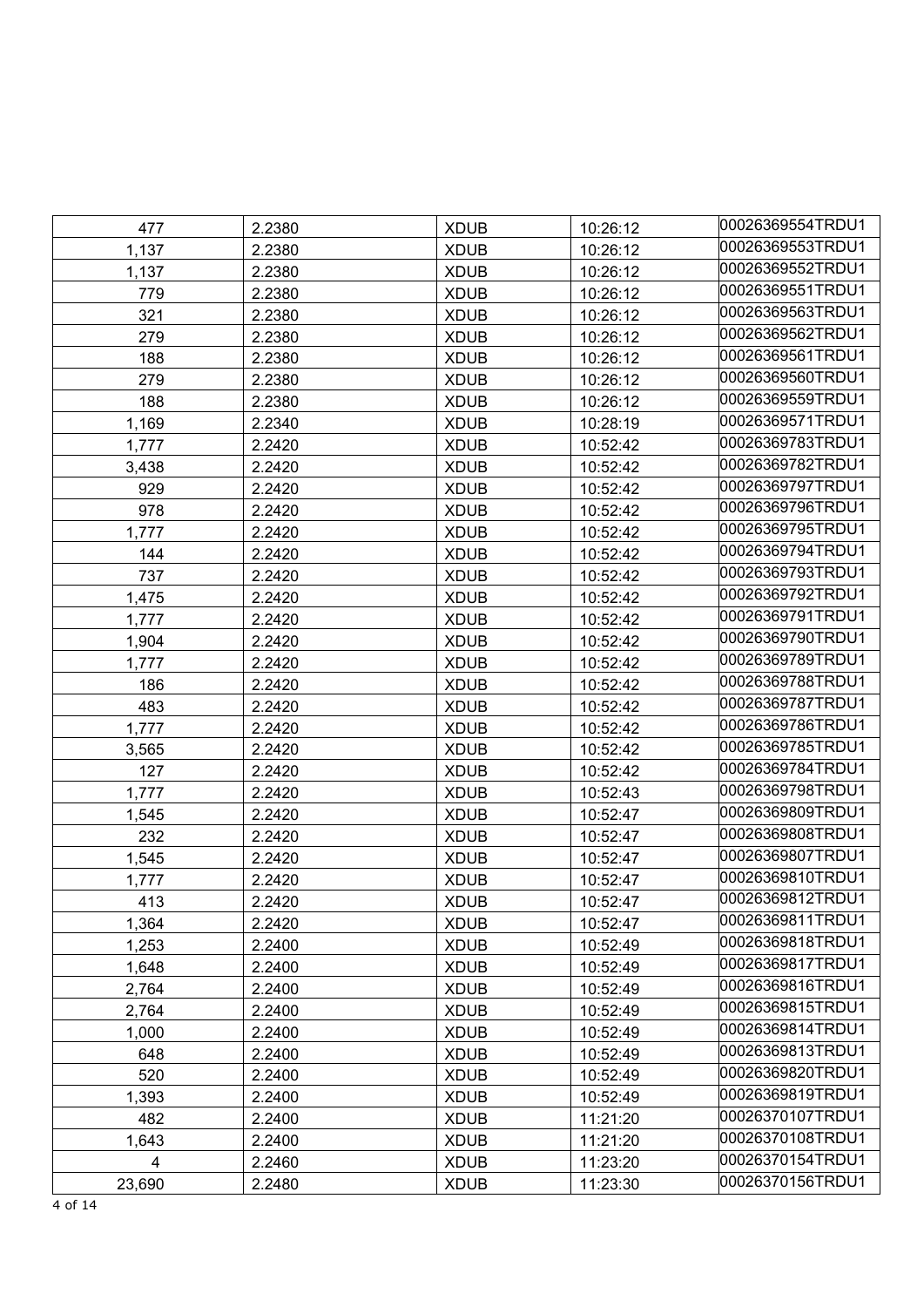| 4,830          | 2.2480 | <b>XDUB</b> | 11:23:30 | 00026370155TRDU1 |
|----------------|--------|-------------|----------|------------------|
| 2,140          | 2.2460 | <b>XDUB</b> | 11:23:36 | 00026370161TRDU1 |
| 1,270          | 2.2460 | <b>XDUB</b> | 11:23:36 | 00026370160TRDU1 |
| 4,140          | 2.2460 | <b>XDUB</b> | 11:23:36 | 00026370159TRDU1 |
| 4,140          | 2.2460 | <b>XDUB</b> | 11:23:36 | 00026370158TRDU1 |
| 1,270          | 2.2460 | <b>XDUB</b> | 11:23:36 | 00026370157TRDU1 |
| 6,227          | 2.2420 | <b>XDUB</b> | 11:31:39 | 00026370246TRDU1 |
| 3,301          | 2.2420 | <b>XDUB</b> | 11:31:39 | 00026370245TRDU1 |
| $\overline{2}$ | 2.2420 | <b>XDUB</b> | 11:41:36 | 00026370334TRDU1 |
| 2,684          | 2.2420 | <b>XDUB</b> | 11:41:36 | 00026370335TRDU1 |
| 1,530          | 2.2420 | <b>XDUB</b> | 11:47:47 | 00026370406TRDU1 |
| 3,366          | 2.2420 | <b>XDUB</b> | 11:54:18 | 00026370472TRDU1 |
| 3,366          | 2.2420 | <b>XDUB</b> | 11:54:20 | 00026370474TRDU1 |
| 1,687          | 2.2420 | <b>XDUB</b> | 11:54:20 | 00026370473TRDU1 |
| 3,281          | 2.2420 | <b>XDUB</b> | 11:54:28 | 00026370478TRDU1 |
| 861            | 2.2420 | <b>XDUB</b> | 11:54:28 | 00026370477TRDU1 |
| 826            | 2.2420 | <b>XDUB</b> | 11:54:28 | 00026370476TRDU1 |
| 1,687          | 2.2420 | <b>XDUB</b> | 11:54:28 | 00026370480TRDU1 |
| 85             | 2.2420 | <b>XDUB</b> | 11:54:28 | 00026370479TRDU1 |
| 2,985          | 2.2440 | <b>XDUB</b> | 11:57:20 | 00026370505TRDU1 |
| 2,493          | 2.2400 | <b>XDUB</b> | 11:57:27 | 00026370508TRDU1 |
| 2,669          | 2.2400 | <b>XDUB</b> | 11:57:27 | 00026370507TRDU1 |
| 1,840          | 2.2400 | <b>XDUB</b> | 11:57:27 | 00026370506TRDU1 |
| 291            | 2.2400 | <b>XDUB</b> | 11:57:27 | 00026370512TRDU1 |
| 1,840          | 2.2400 | <b>XDUB</b> | 11:57:27 | 00026370511TRDU1 |
| 2,669          | 2.2400 | <b>XDUB</b> | 11:57:27 | 00026370510TRDU1 |
| 1,840          | 2.2400 | <b>XDUB</b> | 11:57:27 | 00026370509TRDU1 |
| 2,687          | 2.2380 | <b>XDUB</b> | 11:57:27 | 00026370513TRDU1 |
| 2,751          | 2.2360 | <b>XDUB</b> | 12:11:03 | 00026370579TRDU1 |
| 278            | 2.2380 | <b>XDUB</b> | 12:21:28 | 00026370638TRDU1 |
| 1,511          | 2.2380 | <b>XDUB</b> | 12:21:28 | 00026370637TRDU1 |
| 85             | 2.2380 | <b>XDUB</b> | 12:21:28 | 00026370639TRDU1 |
| 508            | 2.2400 | <b>XDUB</b> | 12:29:13 | 00026370693TRDU1 |
| 2,391          | 2.2400 | <b>XDUB</b> | 12:29:13 | 00026370692TRDU1 |
| 717            | 2.2400 | <b>XDUB</b> | 12:29:13 | 00026370691TRDU1 |
| 2,600          | 2.2400 | <b>XDUB</b> | 12:33:22 | 00026370725TRDU1 |
| 231            | 2.2400 | <b>XDUB</b> | 12:33:22 | 00026370729TRDU1 |
| 3,108          | 2.2400 | <b>XDUB</b> | 12:33:22 | 00026370728TRDU1 |
| 1,816          | 2.2400 | <b>XDUB</b> | 12:33:22 | 00026370727TRDU1 |
| 1,655          | 2.2400 | <b>XDUB</b> | 12:33:22 | 00026370726TRDU1 |
| 18,708         | 2.2480 | <b>XDUB</b> | 12:43:21 | 00026370843TRDU1 |
| 4,830          | 2.2480 | <b>XDUB</b> | 12:43:21 | 00026370842TRDU1 |
| 2,868          | 2.2480 | <b>XDUB</b> | 12:43:21 | 00026370844TRDU1 |
| 3,185          | 2.2440 | <b>XDUB</b> | 12:43:36 | 00026370851TRDU1 |
| 86             | 2.2440 | <b>XDUB</b> | 12:43:36 | 00026370850TRDU1 |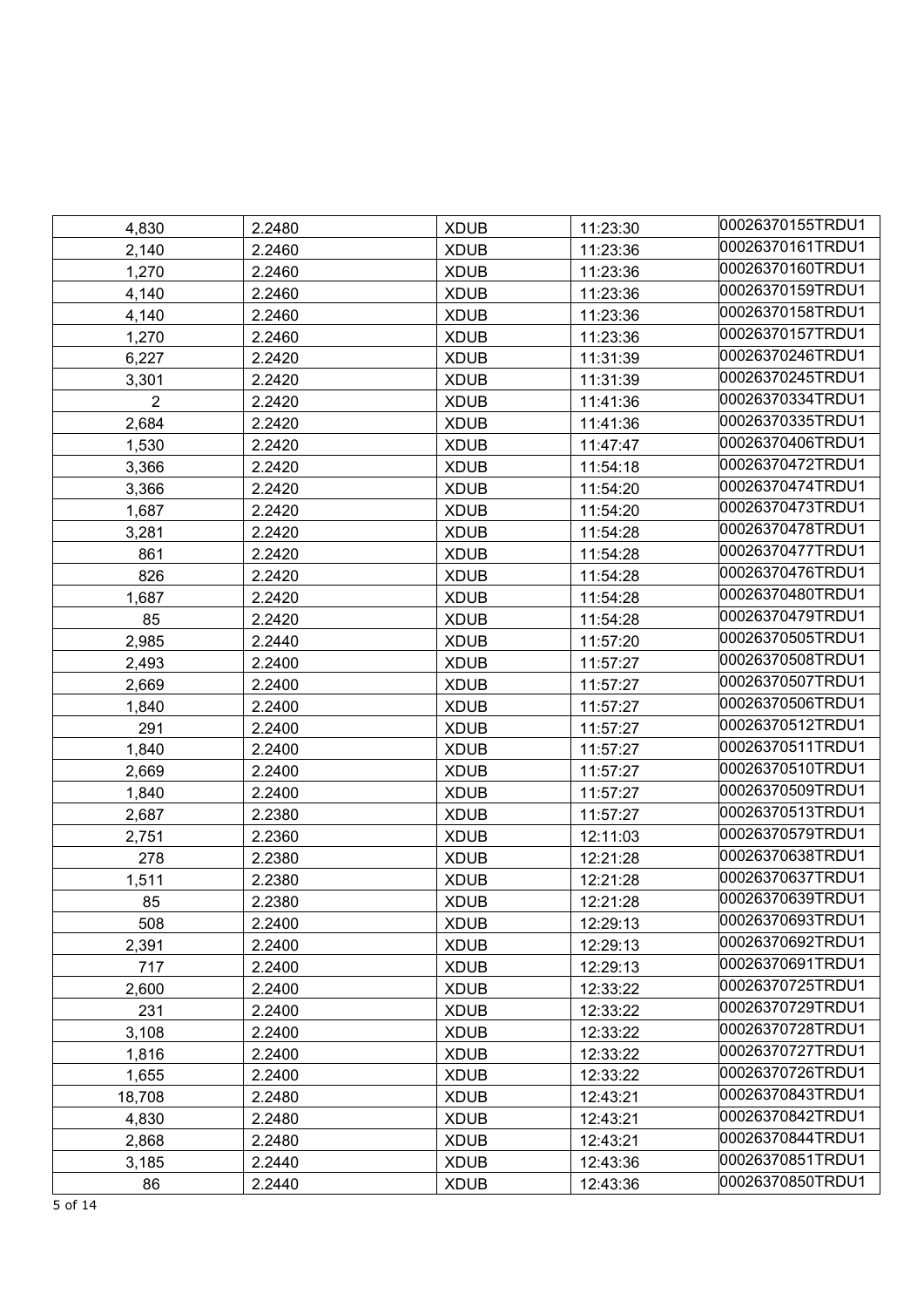| 00026370881TRDU1<br>1,173<br>2.2420<br><b>XDUB</b><br>12:46:18<br>00026370880TRDU1<br>252<br><b>XDUB</b><br>2.2420<br>12:46:18<br>00026370879TRDU1<br>1,946<br>2.2420<br><b>XDUB</b><br>12:46:18<br>00026370878TRDU1<br><b>XDUB</b><br>3,371<br>2.2420<br>12:46:18<br>00026370883TRDU1<br><b>XDUB</b><br>171<br>2.2420<br>12:46:23<br>00026370895TRDU1<br>471<br>2.2420<br><b>XDUB</b><br>12:48:47<br>00026370896TRDU1<br><b>XDUB</b><br>3,965<br>2.2420<br>12:48:51<br>00026370899TRDU1<br>90<br><b>XDUB</b><br>2.2400<br>12:48:51<br>00026370898TRDU1<br>1,017<br><b>XDUB</b><br>12:48:51<br>2.2400<br>00026370897TRDU1<br>1,092<br>2.2400<br><b>XDUB</b><br>12:48:51<br>00026370900TRDU1<br><b>XDUB</b><br>1,114<br>2.2400<br>12:48:51<br>00026371050TRDU1<br><b>XDUB</b><br>13:02:24<br>5,910<br>2.2440<br>00026371049TRDU1<br><b>XDUB</b><br>2,933<br>2.2440<br>13:02:24<br>00026371048TRDU1<br><b>XDUB</b><br>1,659<br>2.2440<br>13:02:24<br>00026371047TRDU1<br>1,822<br><b>XDUB</b><br>13:02:24<br>2.2440<br>00026371046TRDU1<br>1,659<br>2.2440<br><b>XDUB</b><br>13:02:24<br>00026371055TRDU1<br><b>XDUB</b><br>13:02:24<br>259<br>2.2440<br>00026371054TRDU1<br>46<br>2.2440<br><b>XDUB</b><br>13:02:24<br>00026371053TRDU1<br>60<br>2.2440<br><b>XDUB</b><br>13:02:24<br>00026371052TRDU1<br><b>XDUB</b><br>1,659<br>2.2440<br>13:02:24<br>00026371051TRDU1<br>981<br>2.2440<br><b>XDUB</b><br>13:02:24<br>00026371078TRDU1<br>3,141<br>2.2440<br><b>XDUB</b><br>13:06:18<br>00026371077TRDU1<br><b>XDUB</b><br>3,017<br>2.2440<br>13:06:18<br>00026371150TRDU1<br>2,879<br>2.2460<br><b>XDUB</b><br>13:17:11<br>00026371151TRDU1<br>3<br><b>XDUB</b><br>2.2460<br>13:17:11<br>00026371160TRDU1<br>472<br>2.2460<br><b>XDUB</b><br>13:18:53<br>00026371159TRDU1<br>721<br>2.2460<br><b>XDUB</b><br>13:18:53<br>00026371161TRDU1<br>1,637<br>2.2460<br><b>XDUB</b><br>13:18:53<br>00026371186TRDU1<br><b>XDUB</b><br>3,021<br>2.2460<br>13:20:57<br>00026371188TRDU1<br>2.2440<br><b>XDUB</b><br>13:21:17<br>1,423<br>00026371187TRDU1<br>199<br>2.2440<br><b>XDUB</b><br>13:21:17<br>00026371281TRDU1<br>4,249<br>2.2440<br><b>XDUB</b><br>13:29:23<br>00026371280TRDU1<br>2,604<br>2.2440<br><b>XDUB</b><br>13:29:23<br>00026371279TRDU1<br>6<br>2.2440<br><b>XDUB</b><br>13:29:23<br>00026371278TRDU1<br>4,868<br>2.2440<br><b>XDUB</b><br>13:29:23<br>00026371277TRDU1<br>2,700<br>2.2440<br><b>XDUB</b><br>13:29:23<br>00026371276TRDU1<br>1,766<br>2.2440<br><b>XDUB</b><br>13:29:23<br>00026371275TRDU1<br><b>XDUB</b><br>13:29:23<br>2,010<br>2.2440<br>00026371274TRDU1<br>1,076<br>2.2440<br><b>XDUB</b><br>13:29:23<br>00026371273TRDU1<br>3,611<br>2.2440<br><b>XDUB</b><br>13:29:23<br>00026371272TRDU1<br>696<br>2.2440<br><b>XDUB</b><br>13:29:23<br>00026371271TRDU1<br>690<br>2.2440<br><b>XDUB</b><br>13:29:23<br>00026371398TRDU1<br>1,000<br><b>XDUB</b><br>2.2440<br>13:40:52 | 252 | 2.2420 | <b>XDUB</b> | 12:46:18 | 00026370882TRDU1 |
|---------------------------------------------------------------------------------------------------------------------------------------------------------------------------------------------------------------------------------------------------------------------------------------------------------------------------------------------------------------------------------------------------------------------------------------------------------------------------------------------------------------------------------------------------------------------------------------------------------------------------------------------------------------------------------------------------------------------------------------------------------------------------------------------------------------------------------------------------------------------------------------------------------------------------------------------------------------------------------------------------------------------------------------------------------------------------------------------------------------------------------------------------------------------------------------------------------------------------------------------------------------------------------------------------------------------------------------------------------------------------------------------------------------------------------------------------------------------------------------------------------------------------------------------------------------------------------------------------------------------------------------------------------------------------------------------------------------------------------------------------------------------------------------------------------------------------------------------------------------------------------------------------------------------------------------------------------------------------------------------------------------------------------------------------------------------------------------------------------------------------------------------------------------------------------------------------------------------------------------------------------------------------------------------------------------------------------------------------------------------------------------------------------------------------------------------------------------------------------------------------------------------------------------------------------------------------------------------------------------------------------------------------------------------------------------------------------------------------------------------------------------------------------------------------------------------------------------------------------------------------------------------------------------|-----|--------|-------------|----------|------------------|
|                                                                                                                                                                                                                                                                                                                                                                                                                                                                                                                                                                                                                                                                                                                                                                                                                                                                                                                                                                                                                                                                                                                                                                                                                                                                                                                                                                                                                                                                                                                                                                                                                                                                                                                                                                                                                                                                                                                                                                                                                                                                                                                                                                                                                                                                                                                                                                                                                                                                                                                                                                                                                                                                                                                                                                                                                                                                                                               |     |        |             |          |                  |
|                                                                                                                                                                                                                                                                                                                                                                                                                                                                                                                                                                                                                                                                                                                                                                                                                                                                                                                                                                                                                                                                                                                                                                                                                                                                                                                                                                                                                                                                                                                                                                                                                                                                                                                                                                                                                                                                                                                                                                                                                                                                                                                                                                                                                                                                                                                                                                                                                                                                                                                                                                                                                                                                                                                                                                                                                                                                                                               |     |        |             |          |                  |
|                                                                                                                                                                                                                                                                                                                                                                                                                                                                                                                                                                                                                                                                                                                                                                                                                                                                                                                                                                                                                                                                                                                                                                                                                                                                                                                                                                                                                                                                                                                                                                                                                                                                                                                                                                                                                                                                                                                                                                                                                                                                                                                                                                                                                                                                                                                                                                                                                                                                                                                                                                                                                                                                                                                                                                                                                                                                                                               |     |        |             |          |                  |
|                                                                                                                                                                                                                                                                                                                                                                                                                                                                                                                                                                                                                                                                                                                                                                                                                                                                                                                                                                                                                                                                                                                                                                                                                                                                                                                                                                                                                                                                                                                                                                                                                                                                                                                                                                                                                                                                                                                                                                                                                                                                                                                                                                                                                                                                                                                                                                                                                                                                                                                                                                                                                                                                                                                                                                                                                                                                                                               |     |        |             |          |                  |
|                                                                                                                                                                                                                                                                                                                                                                                                                                                                                                                                                                                                                                                                                                                                                                                                                                                                                                                                                                                                                                                                                                                                                                                                                                                                                                                                                                                                                                                                                                                                                                                                                                                                                                                                                                                                                                                                                                                                                                                                                                                                                                                                                                                                                                                                                                                                                                                                                                                                                                                                                                                                                                                                                                                                                                                                                                                                                                               |     |        |             |          |                  |
|                                                                                                                                                                                                                                                                                                                                                                                                                                                                                                                                                                                                                                                                                                                                                                                                                                                                                                                                                                                                                                                                                                                                                                                                                                                                                                                                                                                                                                                                                                                                                                                                                                                                                                                                                                                                                                                                                                                                                                                                                                                                                                                                                                                                                                                                                                                                                                                                                                                                                                                                                                                                                                                                                                                                                                                                                                                                                                               |     |        |             |          |                  |
|                                                                                                                                                                                                                                                                                                                                                                                                                                                                                                                                                                                                                                                                                                                                                                                                                                                                                                                                                                                                                                                                                                                                                                                                                                                                                                                                                                                                                                                                                                                                                                                                                                                                                                                                                                                                                                                                                                                                                                                                                                                                                                                                                                                                                                                                                                                                                                                                                                                                                                                                                                                                                                                                                                                                                                                                                                                                                                               |     |        |             |          |                  |
|                                                                                                                                                                                                                                                                                                                                                                                                                                                                                                                                                                                                                                                                                                                                                                                                                                                                                                                                                                                                                                                                                                                                                                                                                                                                                                                                                                                                                                                                                                                                                                                                                                                                                                                                                                                                                                                                                                                                                                                                                                                                                                                                                                                                                                                                                                                                                                                                                                                                                                                                                                                                                                                                                                                                                                                                                                                                                                               |     |        |             |          |                  |
|                                                                                                                                                                                                                                                                                                                                                                                                                                                                                                                                                                                                                                                                                                                                                                                                                                                                                                                                                                                                                                                                                                                                                                                                                                                                                                                                                                                                                                                                                                                                                                                                                                                                                                                                                                                                                                                                                                                                                                                                                                                                                                                                                                                                                                                                                                                                                                                                                                                                                                                                                                                                                                                                                                                                                                                                                                                                                                               |     |        |             |          |                  |
|                                                                                                                                                                                                                                                                                                                                                                                                                                                                                                                                                                                                                                                                                                                                                                                                                                                                                                                                                                                                                                                                                                                                                                                                                                                                                                                                                                                                                                                                                                                                                                                                                                                                                                                                                                                                                                                                                                                                                                                                                                                                                                                                                                                                                                                                                                                                                                                                                                                                                                                                                                                                                                                                                                                                                                                                                                                                                                               |     |        |             |          |                  |
|                                                                                                                                                                                                                                                                                                                                                                                                                                                                                                                                                                                                                                                                                                                                                                                                                                                                                                                                                                                                                                                                                                                                                                                                                                                                                                                                                                                                                                                                                                                                                                                                                                                                                                                                                                                                                                                                                                                                                                                                                                                                                                                                                                                                                                                                                                                                                                                                                                                                                                                                                                                                                                                                                                                                                                                                                                                                                                               |     |        |             |          |                  |
|                                                                                                                                                                                                                                                                                                                                                                                                                                                                                                                                                                                                                                                                                                                                                                                                                                                                                                                                                                                                                                                                                                                                                                                                                                                                                                                                                                                                                                                                                                                                                                                                                                                                                                                                                                                                                                                                                                                                                                                                                                                                                                                                                                                                                                                                                                                                                                                                                                                                                                                                                                                                                                                                                                                                                                                                                                                                                                               |     |        |             |          |                  |
|                                                                                                                                                                                                                                                                                                                                                                                                                                                                                                                                                                                                                                                                                                                                                                                                                                                                                                                                                                                                                                                                                                                                                                                                                                                                                                                                                                                                                                                                                                                                                                                                                                                                                                                                                                                                                                                                                                                                                                                                                                                                                                                                                                                                                                                                                                                                                                                                                                                                                                                                                                                                                                                                                                                                                                                                                                                                                                               |     |        |             |          |                  |
|                                                                                                                                                                                                                                                                                                                                                                                                                                                                                                                                                                                                                                                                                                                                                                                                                                                                                                                                                                                                                                                                                                                                                                                                                                                                                                                                                                                                                                                                                                                                                                                                                                                                                                                                                                                                                                                                                                                                                                                                                                                                                                                                                                                                                                                                                                                                                                                                                                                                                                                                                                                                                                                                                                                                                                                                                                                                                                               |     |        |             |          |                  |
|                                                                                                                                                                                                                                                                                                                                                                                                                                                                                                                                                                                                                                                                                                                                                                                                                                                                                                                                                                                                                                                                                                                                                                                                                                                                                                                                                                                                                                                                                                                                                                                                                                                                                                                                                                                                                                                                                                                                                                                                                                                                                                                                                                                                                                                                                                                                                                                                                                                                                                                                                                                                                                                                                                                                                                                                                                                                                                               |     |        |             |          |                  |
|                                                                                                                                                                                                                                                                                                                                                                                                                                                                                                                                                                                                                                                                                                                                                                                                                                                                                                                                                                                                                                                                                                                                                                                                                                                                                                                                                                                                                                                                                                                                                                                                                                                                                                                                                                                                                                                                                                                                                                                                                                                                                                                                                                                                                                                                                                                                                                                                                                                                                                                                                                                                                                                                                                                                                                                                                                                                                                               |     |        |             |          |                  |
|                                                                                                                                                                                                                                                                                                                                                                                                                                                                                                                                                                                                                                                                                                                                                                                                                                                                                                                                                                                                                                                                                                                                                                                                                                                                                                                                                                                                                                                                                                                                                                                                                                                                                                                                                                                                                                                                                                                                                                                                                                                                                                                                                                                                                                                                                                                                                                                                                                                                                                                                                                                                                                                                                                                                                                                                                                                                                                               |     |        |             |          |                  |
|                                                                                                                                                                                                                                                                                                                                                                                                                                                                                                                                                                                                                                                                                                                                                                                                                                                                                                                                                                                                                                                                                                                                                                                                                                                                                                                                                                                                                                                                                                                                                                                                                                                                                                                                                                                                                                                                                                                                                                                                                                                                                                                                                                                                                                                                                                                                                                                                                                                                                                                                                                                                                                                                                                                                                                                                                                                                                                               |     |        |             |          |                  |
|                                                                                                                                                                                                                                                                                                                                                                                                                                                                                                                                                                                                                                                                                                                                                                                                                                                                                                                                                                                                                                                                                                                                                                                                                                                                                                                                                                                                                                                                                                                                                                                                                                                                                                                                                                                                                                                                                                                                                                                                                                                                                                                                                                                                                                                                                                                                                                                                                                                                                                                                                                                                                                                                                                                                                                                                                                                                                                               |     |        |             |          |                  |
|                                                                                                                                                                                                                                                                                                                                                                                                                                                                                                                                                                                                                                                                                                                                                                                                                                                                                                                                                                                                                                                                                                                                                                                                                                                                                                                                                                                                                                                                                                                                                                                                                                                                                                                                                                                                                                                                                                                                                                                                                                                                                                                                                                                                                                                                                                                                                                                                                                                                                                                                                                                                                                                                                                                                                                                                                                                                                                               |     |        |             |          |                  |
|                                                                                                                                                                                                                                                                                                                                                                                                                                                                                                                                                                                                                                                                                                                                                                                                                                                                                                                                                                                                                                                                                                                                                                                                                                                                                                                                                                                                                                                                                                                                                                                                                                                                                                                                                                                                                                                                                                                                                                                                                                                                                                                                                                                                                                                                                                                                                                                                                                                                                                                                                                                                                                                                                                                                                                                                                                                                                                               |     |        |             |          |                  |
|                                                                                                                                                                                                                                                                                                                                                                                                                                                                                                                                                                                                                                                                                                                                                                                                                                                                                                                                                                                                                                                                                                                                                                                                                                                                                                                                                                                                                                                                                                                                                                                                                                                                                                                                                                                                                                                                                                                                                                                                                                                                                                                                                                                                                                                                                                                                                                                                                                                                                                                                                                                                                                                                                                                                                                                                                                                                                                               |     |        |             |          |                  |
|                                                                                                                                                                                                                                                                                                                                                                                                                                                                                                                                                                                                                                                                                                                                                                                                                                                                                                                                                                                                                                                                                                                                                                                                                                                                                                                                                                                                                                                                                                                                                                                                                                                                                                                                                                                                                                                                                                                                                                                                                                                                                                                                                                                                                                                                                                                                                                                                                                                                                                                                                                                                                                                                                                                                                                                                                                                                                                               |     |        |             |          |                  |
|                                                                                                                                                                                                                                                                                                                                                                                                                                                                                                                                                                                                                                                                                                                                                                                                                                                                                                                                                                                                                                                                                                                                                                                                                                                                                                                                                                                                                                                                                                                                                                                                                                                                                                                                                                                                                                                                                                                                                                                                                                                                                                                                                                                                                                                                                                                                                                                                                                                                                                                                                                                                                                                                                                                                                                                                                                                                                                               |     |        |             |          |                  |
|                                                                                                                                                                                                                                                                                                                                                                                                                                                                                                                                                                                                                                                                                                                                                                                                                                                                                                                                                                                                                                                                                                                                                                                                                                                                                                                                                                                                                                                                                                                                                                                                                                                                                                                                                                                                                                                                                                                                                                                                                                                                                                                                                                                                                                                                                                                                                                                                                                                                                                                                                                                                                                                                                                                                                                                                                                                                                                               |     |        |             |          |                  |
|                                                                                                                                                                                                                                                                                                                                                                                                                                                                                                                                                                                                                                                                                                                                                                                                                                                                                                                                                                                                                                                                                                                                                                                                                                                                                                                                                                                                                                                                                                                                                                                                                                                                                                                                                                                                                                                                                                                                                                                                                                                                                                                                                                                                                                                                                                                                                                                                                                                                                                                                                                                                                                                                                                                                                                                                                                                                                                               |     |        |             |          |                  |
|                                                                                                                                                                                                                                                                                                                                                                                                                                                                                                                                                                                                                                                                                                                                                                                                                                                                                                                                                                                                                                                                                                                                                                                                                                                                                                                                                                                                                                                                                                                                                                                                                                                                                                                                                                                                                                                                                                                                                                                                                                                                                                                                                                                                                                                                                                                                                                                                                                                                                                                                                                                                                                                                                                                                                                                                                                                                                                               |     |        |             |          |                  |
|                                                                                                                                                                                                                                                                                                                                                                                                                                                                                                                                                                                                                                                                                                                                                                                                                                                                                                                                                                                                                                                                                                                                                                                                                                                                                                                                                                                                                                                                                                                                                                                                                                                                                                                                                                                                                                                                                                                                                                                                                                                                                                                                                                                                                                                                                                                                                                                                                                                                                                                                                                                                                                                                                                                                                                                                                                                                                                               |     |        |             |          |                  |
|                                                                                                                                                                                                                                                                                                                                                                                                                                                                                                                                                                                                                                                                                                                                                                                                                                                                                                                                                                                                                                                                                                                                                                                                                                                                                                                                                                                                                                                                                                                                                                                                                                                                                                                                                                                                                                                                                                                                                                                                                                                                                                                                                                                                                                                                                                                                                                                                                                                                                                                                                                                                                                                                                                                                                                                                                                                                                                               |     |        |             |          |                  |
|                                                                                                                                                                                                                                                                                                                                                                                                                                                                                                                                                                                                                                                                                                                                                                                                                                                                                                                                                                                                                                                                                                                                                                                                                                                                                                                                                                                                                                                                                                                                                                                                                                                                                                                                                                                                                                                                                                                                                                                                                                                                                                                                                                                                                                                                                                                                                                                                                                                                                                                                                                                                                                                                                                                                                                                                                                                                                                               |     |        |             |          |                  |
|                                                                                                                                                                                                                                                                                                                                                                                                                                                                                                                                                                                                                                                                                                                                                                                                                                                                                                                                                                                                                                                                                                                                                                                                                                                                                                                                                                                                                                                                                                                                                                                                                                                                                                                                                                                                                                                                                                                                                                                                                                                                                                                                                                                                                                                                                                                                                                                                                                                                                                                                                                                                                                                                                                                                                                                                                                                                                                               |     |        |             |          |                  |
|                                                                                                                                                                                                                                                                                                                                                                                                                                                                                                                                                                                                                                                                                                                                                                                                                                                                                                                                                                                                                                                                                                                                                                                                                                                                                                                                                                                                                                                                                                                                                                                                                                                                                                                                                                                                                                                                                                                                                                                                                                                                                                                                                                                                                                                                                                                                                                                                                                                                                                                                                                                                                                                                                                                                                                                                                                                                                                               |     |        |             |          |                  |
|                                                                                                                                                                                                                                                                                                                                                                                                                                                                                                                                                                                                                                                                                                                                                                                                                                                                                                                                                                                                                                                                                                                                                                                                                                                                                                                                                                                                                                                                                                                                                                                                                                                                                                                                                                                                                                                                                                                                                                                                                                                                                                                                                                                                                                                                                                                                                                                                                                                                                                                                                                                                                                                                                                                                                                                                                                                                                                               |     |        |             |          |                  |
|                                                                                                                                                                                                                                                                                                                                                                                                                                                                                                                                                                                                                                                                                                                                                                                                                                                                                                                                                                                                                                                                                                                                                                                                                                                                                                                                                                                                                                                                                                                                                                                                                                                                                                                                                                                                                                                                                                                                                                                                                                                                                                                                                                                                                                                                                                                                                                                                                                                                                                                                                                                                                                                                                                                                                                                                                                                                                                               |     |        |             |          |                  |
|                                                                                                                                                                                                                                                                                                                                                                                                                                                                                                                                                                                                                                                                                                                                                                                                                                                                                                                                                                                                                                                                                                                                                                                                                                                                                                                                                                                                                                                                                                                                                                                                                                                                                                                                                                                                                                                                                                                                                                                                                                                                                                                                                                                                                                                                                                                                                                                                                                                                                                                                                                                                                                                                                                                                                                                                                                                                                                               |     |        |             |          |                  |
|                                                                                                                                                                                                                                                                                                                                                                                                                                                                                                                                                                                                                                                                                                                                                                                                                                                                                                                                                                                                                                                                                                                                                                                                                                                                                                                                                                                                                                                                                                                                                                                                                                                                                                                                                                                                                                                                                                                                                                                                                                                                                                                                                                                                                                                                                                                                                                                                                                                                                                                                                                                                                                                                                                                                                                                                                                                                                                               |     |        |             |          |                  |
|                                                                                                                                                                                                                                                                                                                                                                                                                                                                                                                                                                                                                                                                                                                                                                                                                                                                                                                                                                                                                                                                                                                                                                                                                                                                                                                                                                                                                                                                                                                                                                                                                                                                                                                                                                                                                                                                                                                                                                                                                                                                                                                                                                                                                                                                                                                                                                                                                                                                                                                                                                                                                                                                                                                                                                                                                                                                                                               |     |        |             |          |                  |
|                                                                                                                                                                                                                                                                                                                                                                                                                                                                                                                                                                                                                                                                                                                                                                                                                                                                                                                                                                                                                                                                                                                                                                                                                                                                                                                                                                                                                                                                                                                                                                                                                                                                                                                                                                                                                                                                                                                                                                                                                                                                                                                                                                                                                                                                                                                                                                                                                                                                                                                                                                                                                                                                                                                                                                                                                                                                                                               |     |        |             |          |                  |
|                                                                                                                                                                                                                                                                                                                                                                                                                                                                                                                                                                                                                                                                                                                                                                                                                                                                                                                                                                                                                                                                                                                                                                                                                                                                                                                                                                                                                                                                                                                                                                                                                                                                                                                                                                                                                                                                                                                                                                                                                                                                                                                                                                                                                                                                                                                                                                                                                                                                                                                                                                                                                                                                                                                                                                                                                                                                                                               |     |        |             |          |                  |
|                                                                                                                                                                                                                                                                                                                                                                                                                                                                                                                                                                                                                                                                                                                                                                                                                                                                                                                                                                                                                                                                                                                                                                                                                                                                                                                                                                                                                                                                                                                                                                                                                                                                                                                                                                                                                                                                                                                                                                                                                                                                                                                                                                                                                                                                                                                                                                                                                                                                                                                                                                                                                                                                                                                                                                                                                                                                                                               |     |        |             |          |                  |
|                                                                                                                                                                                                                                                                                                                                                                                                                                                                                                                                                                                                                                                                                                                                                                                                                                                                                                                                                                                                                                                                                                                                                                                                                                                                                                                                                                                                                                                                                                                                                                                                                                                                                                                                                                                                                                                                                                                                                                                                                                                                                                                                                                                                                                                                                                                                                                                                                                                                                                                                                                                                                                                                                                                                                                                                                                                                                                               |     |        |             |          |                  |
|                                                                                                                                                                                                                                                                                                                                                                                                                                                                                                                                                                                                                                                                                                                                                                                                                                                                                                                                                                                                                                                                                                                                                                                                                                                                                                                                                                                                                                                                                                                                                                                                                                                                                                                                                                                                                                                                                                                                                                                                                                                                                                                                                                                                                                                                                                                                                                                                                                                                                                                                                                                                                                                                                                                                                                                                                                                                                                               |     |        |             |          |                  |
|                                                                                                                                                                                                                                                                                                                                                                                                                                                                                                                                                                                                                                                                                                                                                                                                                                                                                                                                                                                                                                                                                                                                                                                                                                                                                                                                                                                                                                                                                                                                                                                                                                                                                                                                                                                                                                                                                                                                                                                                                                                                                                                                                                                                                                                                                                                                                                                                                                                                                                                                                                                                                                                                                                                                                                                                                                                                                                               |     |        |             |          |                  |
|                                                                                                                                                                                                                                                                                                                                                                                                                                                                                                                                                                                                                                                                                                                                                                                                                                                                                                                                                                                                                                                                                                                                                                                                                                                                                                                                                                                                                                                                                                                                                                                                                                                                                                                                                                                                                                                                                                                                                                                                                                                                                                                                                                                                                                                                                                                                                                                                                                                                                                                                                                                                                                                                                                                                                                                                                                                                                                               |     |        |             |          |                  |
|                                                                                                                                                                                                                                                                                                                                                                                                                                                                                                                                                                                                                                                                                                                                                                                                                                                                                                                                                                                                                                                                                                                                                                                                                                                                                                                                                                                                                                                                                                                                                                                                                                                                                                                                                                                                                                                                                                                                                                                                                                                                                                                                                                                                                                                                                                                                                                                                                                                                                                                                                                                                                                                                                                                                                                                                                                                                                                               | 737 | 2.2440 | <b>XDUB</b> | 13:41:40 | 00026371407TRDU1 |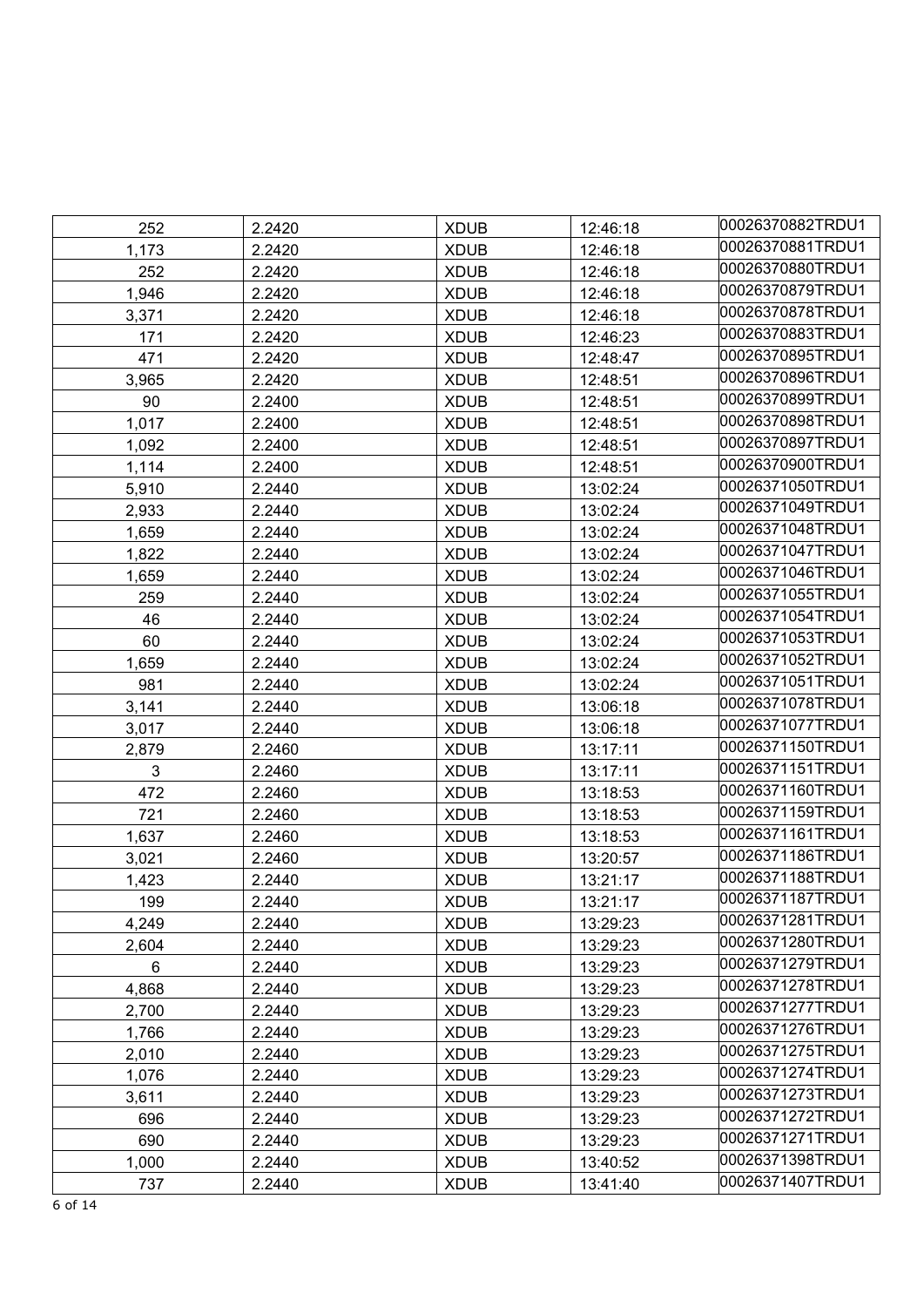| 2,704 | 2.2440 | <b>XDUB</b> | 13:41:58 | 00026371412TRDU1 |
|-------|--------|-------------|----------|------------------|
| 2,509 | 2.2440 | <b>XDUB</b> | 13:43:49 | 00026371444TRDU1 |
| 313   | 2.2440 | <b>XDUB</b> | 13:43:49 | 00026371443TRDU1 |
| 1,649 | 2.2440 | <b>XDUB</b> | 13:45:42 | 00026371466TRDU1 |
| 1,000 | 2.2440 | <b>XDUB</b> | 13:45:42 | 00026371465TRDU1 |
| 3,079 | 2.2440 | <b>XDUB</b> | 13:47:25 | 00026371476TRDU1 |
| 2,602 | 2.2440 | <b>XDUB</b> | 13:49:18 | 00026371497TRDU1 |
| 542   | 2.2440 | <b>XDUB</b> | 13:50:59 | 00026371522TRDU1 |
| 657   | 2.2440 | <b>XDUB</b> | 13:50:59 | 00026371523TRDU1 |
| 2,570 | 2.2440 | <b>XDUB</b> | 13:51:49 | 00026371527TRDU1 |
| 1,020 | 2.2460 | <b>XDUB</b> | 13:54:17 | 00026371558TRDU1 |
| 381   | 2.2460 | <b>XDUB</b> | 13:54:29 | 00026371563TRDU1 |
| 1,423 | 2.2460 | <b>XDUB</b> | 13:54:29 | 00026371562TRDU1 |
| 2,572 | 2.2460 | <b>XDUB</b> | 13:55:09 | 00026371573TRDU1 |
| 1,104 | 2.2440 | <b>XDUB</b> | 13:55:09 | 00026371577TRDU1 |
| 1,882 | 2.2440 | <b>XDUB</b> | 13:55:09 | 00026371576TRDU1 |
| 2,719 | 2.2440 | <b>XDUB</b> | 13:55:09 | 00026371575TRDU1 |
| 3,441 | 2.2440 | <b>XDUB</b> | 13:55:09 | 00026371574TRDU1 |
| 984   | 2.2440 | <b>XDUB</b> | 13:56:21 | 00026371608TRDU1 |
| 2,296 | 2.2440 | <b>XDUB</b> | 13:56:21 | 00026371607TRDU1 |
| 1,882 | 2.2440 | <b>XDUB</b> | 13:56:21 | 00026371606TRDU1 |
| 1,882 | 2.2440 | <b>XDUB</b> | 13:57:48 | 00026371636TRDU1 |
| 17    | 2.2440 | <b>XDUB</b> | 13:57:48 | 00026371638TRDU1 |
| 1,882 | 2.2440 | <b>XDUB</b> | 13:57:48 | 00026371637TRDU1 |
| 226   | 2.2440 | <b>XDUB</b> | 13:57:48 | 00026371639TRDU1 |
| 4,726 | 2.2400 | <b>XDUB</b> | 14:01:58 | 00026371673TRDU1 |
| 3,497 | 2.2400 | <b>XDUB</b> | 14:01:58 | 00026371672TRDU1 |
| 697   | 2.2400 | <b>XDUB</b> | 14:06:33 | 00026371739TRDU1 |
| 761   | 2.2400 | <b>XDUB</b> | 14:06:33 | 00026371738TRDU1 |
| 624   | 2.2400 | <b>XDUB</b> | 14:06:33 | 00026371737TRDU1 |
| 1,385 | 2.2400 | <b>XDUB</b> | 14:06:33 | 00026371736TRDU1 |
| 667   | 2.2400 | <b>XDUB</b> | 14:06:33 | 00026371735TRDU1 |
| 1,342 | 2.2400 | <b>XDUB</b> | 14:06:33 | 00026371734TRDU1 |
| 3,022 | 2.2400 | <b>XDUB</b> | 14:14:50 | 00026371853TRDU1 |
| 71    | 2.2400 | <b>XDUB</b> | 14:14:50 | 00026371852TRDU1 |
| 18    | 2.2400 | <b>XDUB</b> | 14:16:41 | 00026371884TRDU1 |
| 26    | 2.2400 | <b>XDUB</b> | 14:16:41 | 00026371883TRDU1 |
| 2,910 | 2.2400 | <b>XDUB</b> | 14:16:41 | 00026371885TRDU1 |
| 398   | 2.2400 | <b>XDUB</b> | 14:18:28 | 00026371917TRDU1 |
| 943   | 2.2400 | <b>XDUB</b> | 14:18:28 | 00026371916TRDU1 |
| 1,241 | 2.2400 | <b>XDUB</b> | 14:18:28 | 00026371915TRDU1 |
| 457   | 2.2400 | <b>XDUB</b> | 14:19:52 | 00026371958TRDU1 |
| 1,800 | 2.2400 | <b>XDUB</b> | 14:19:52 | 00026371957TRDU1 |
| 674   | 2.2400 | <b>XDUB</b> | 14:19:52 | 00026371956TRDU1 |
| 1,973 | 2.2380 | <b>XDUB</b> | 14:21:22 | 00026372015TRDU1 |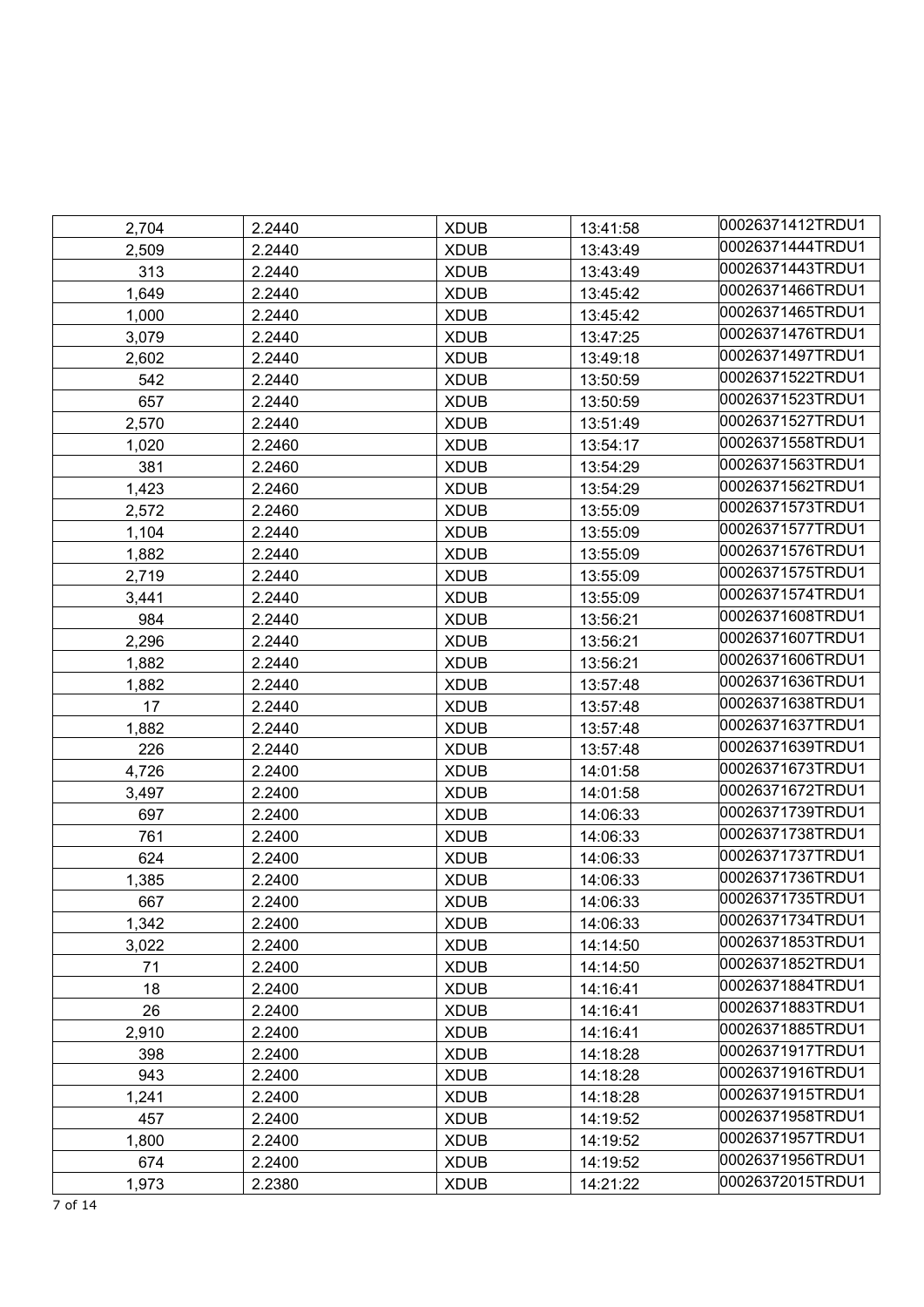|       |        |             |          | 00026372014TRDU1 |
|-------|--------|-------------|----------|------------------|
| 1,000 | 2.2380 | <b>XDUB</b> | 14:21:22 | 00026372048TRDU1 |
| 2,742 | 2.2380 | <b>XDUB</b> | 14:23:03 | 00026372062TRDU1 |
| 2,747 | 2.2380 | <b>XDUB</b> | 14:24:34 |                  |
| 1,582 | 2.2420 | <b>XDUB</b> | 14:27:08 | 00026372112TRDU1 |
| 1,024 | 2.2420 | <b>XDUB</b> | 14:27:08 | 00026372111TRDU1 |
| 1,522 | 2.2420 | <b>XDUB</b> | 14:27:19 | 00026372116TRDU1 |
| 1,520 | 2.2420 | <b>XDUB</b> | 14:27:19 | 00026372115TRDU1 |
| 1,267 | 2.2420 | <b>XDUB</b> | 14:29:11 | 00026372145TRDU1 |
| 1,520 | 2.2420 | <b>XDUB</b> | 14:29:11 | 00026372144TRDU1 |
| 2,793 | 2.2420 | <b>XDUB</b> | 14:30:33 | 00026372187TRDU1 |
| 2,080 | 2.2440 | <b>XDUB</b> | 14:32:07 | 00026372201TRDU1 |
| 665   | 2.2440 | <b>XDUB</b> | 14:32:07 | 00026372200TRDU1 |
| 538   | 2.2440 | <b>XDUB</b> | 14:33:36 | 00026372223TRDU1 |
| 2,352 | 2.2440 | <b>XDUB</b> | 14:33:36 | 00026372222TRDU1 |
| 6,922 | 2.2400 | <b>XDUB</b> | 14:34:18 | 00026372244TRDU1 |
| 1,624 | 2.2400 | <b>XDUB</b> | 14:34:18 | 00026372243TRDU1 |
| 1,624 | 2.2400 | <b>XDUB</b> | 14:34:18 | 00026372245TRDU1 |
| 1,276 | 2.2400 | <b>XDUB</b> | 14:34:18 | 00026372246TRDU1 |
| 348   | 2.2400 | <b>XDUB</b> | 14:34:18 | 00026372247TRDU1 |
| 1,624 | 2.2400 | <b>XDUB</b> | 14:34:18 | 00026372248TRDU1 |
| 1,624 | 2.2400 | <b>XDUB</b> | 14:34:18 | 00026372249TRDU1 |
| 1,624 | 2.2400 | <b>XDUB</b> | 14:34:35 | 00026372254TRDU1 |
| 3,479 | 2.2400 | <b>XDUB</b> | 14:35:26 | 00026372268TRDU1 |
| 1,624 | 2.2400 | <b>XDUB</b> | 14:35:26 | 00026372267TRDU1 |
| 1,624 | 2.2400 | <b>XDUB</b> | 14:35:26 | 00026372269TRDU1 |
| 1,624 | 2.2400 | <b>XDUB</b> | 14:35:41 | 00026372278TRDU1 |
| 1,624 | 2.2400 | <b>XDUB</b> | 14:35:41 | 00026372280TRDU1 |
| 1,624 | 2.2400 | <b>XDUB</b> | 14:35:41 | 00026372279TRDU1 |
| 879   | 2.2400 | <b>XDUB</b> | 14:35:41 | 00026372282TRDU1 |
| 77    | 2.2400 | <b>XDUB</b> | 14:35:41 | 00026372281TRDU1 |
| 4,039 | 2.2400 | <b>XDUB</b> | 14:44:05 | 00026372485TRDU1 |
| 625   | 2.2400 | <b>XDUB</b> | 14:44:05 | 00026372484TRDU1 |
| 4,894 | 2.2400 | <b>XDUB</b> | 14:44:05 | 00026372483TRDU1 |
| 6,845 | 2.2400 | <b>XDUB</b> | 14:44:05 | 00026372482TRDU1 |
| 727   | 2.2400 | <b>XDUB</b> | 14:44:05 | 00026372481TRDU1 |
| 4,167 | 2.2400 | <b>XDUB</b> | 14:44:05 | 00026372480TRDU1 |
| 5,559 | 2.2300 | <b>XDUB</b> | 14:44:54 | 00026372492TRDU1 |
| 2,697 | 2.2320 | <b>XDUB</b> | 14:54:11 | 00026372615TRDU1 |
| 579   | 2.2320 | <b>XDUB</b> | 14:54:58 | 00026372626TRDU1 |
| 1,222 | 2.2320 | <b>XDUB</b> | 14:54:58 | 00026372625TRDU1 |
| 915   | 2.2320 | <b>XDUB</b> | 14:55:01 | 00026372629TRDU1 |
| 2,424 | 2.2340 | <b>XDUB</b> | 14:56:01 | 00026372644TRDU1 |
| 680   | 2.2340 | <b>XDUB</b> | 14:56:01 | 00026372643TRDU1 |
| 148   | 2.2320 | <b>XDUB</b> | 14:56:04 | 00026372662TRDU1 |
| 520   | 2.2320 | <b>XDUB</b> | 14:56:04 | 00026372661TRDU1 |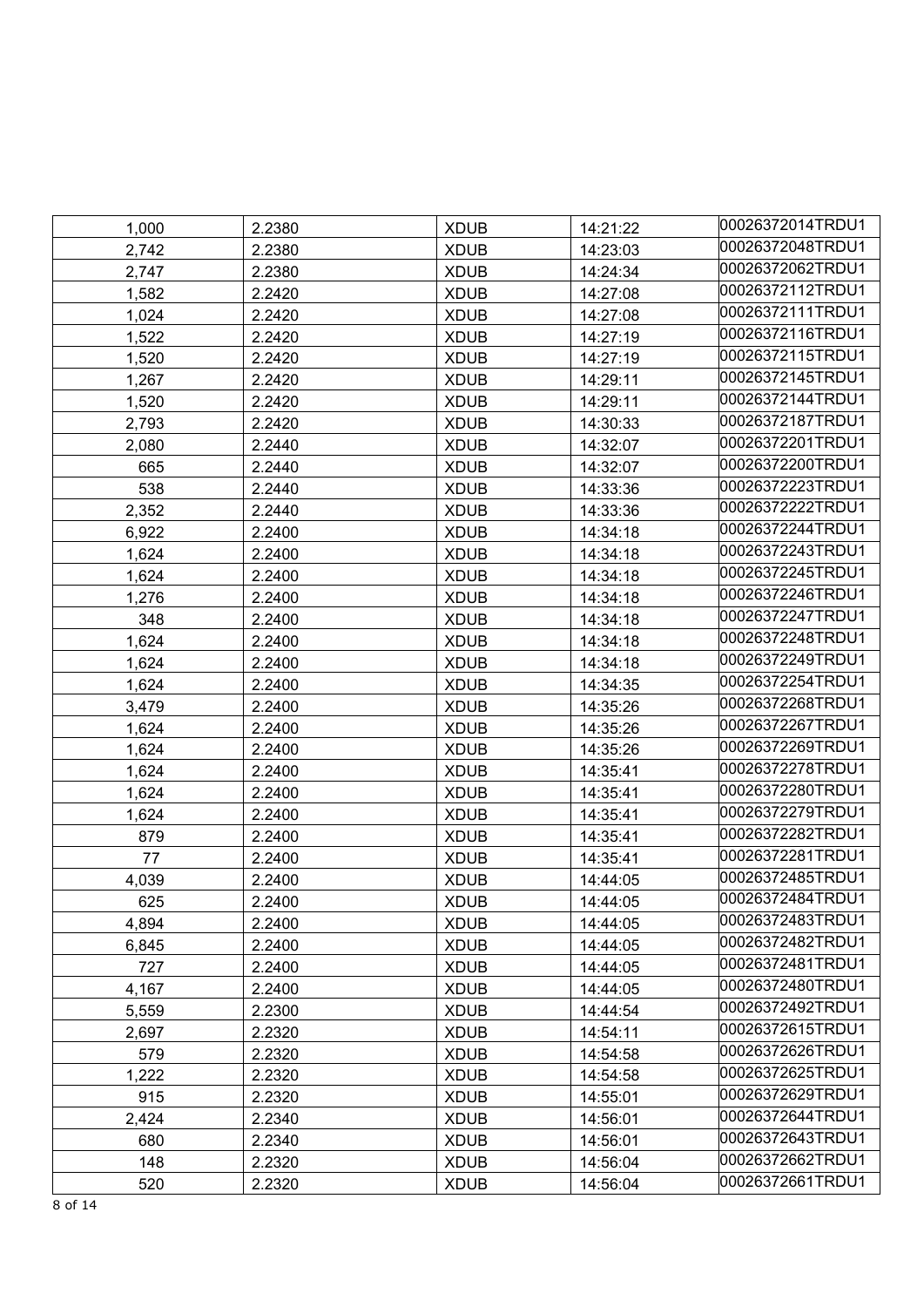| 228   | 2.2320 | <b>XDUB</b> | 14:56:04 | 00026372660TRDU1 |
|-------|--------|-------------|----------|------------------|
| 3,771 | 2.2320 | <b>XDUB</b> | 14:56:04 | 00026372659TRDU1 |
| 1,879 | 2.2320 | <b>XDUB</b> | 14:56:04 | 00026372658TRDU1 |
| 1,879 | 2.2320 | <b>XDUB</b> | 14:56:04 | 00026372657TRDU1 |
| 5     | 2.2320 | <b>XDUB</b> | 14:56:04 | 00026372656TRDU1 |
| 219   | 2.2280 | <b>XDUB</b> | 14:57:08 | 00026372676TRDU1 |
| 6,962 | 2.2300 | <b>XDUB</b> | 14:57:08 | 00026372675TRDU1 |
| 7,944 | 2.2300 | <b>XDUB</b> | 14:57:08 | 00026372674TRDU1 |
| 89    | 2.2280 | <b>XDUB</b> | 14:57:08 | 00026372677TRDU1 |
| 5,271 | 2.2280 | <b>XDUB</b> | 14:57:08 | 00026372678TRDU1 |
| 2,613 | 2.2260 | <b>XDUB</b> | 14:58:08 | 00026372691TRDU1 |
| 76    | 2.2360 | <b>XDUB</b> | 15:08:16 | 00026372892TRDU1 |
| 2,874 | 2.2360 | <b>XDUB</b> | 15:08:16 | 00026372891TRDU1 |
| 1,797 | 2.2360 | <b>XDUB</b> | 15:08:16 | 00026372890TRDU1 |
| 2,950 | 2.2360 | <b>XDUB</b> | 15:08:16 | 00026372889TRDU1 |
| 44    | 2.2360 | <b>XDUB</b> | 15:08:16 | 00026372888TRDU1 |
| 3,600 | 2.2360 | <b>XDUB</b> | 15:08:16 | 00026372887TRDU1 |
| 1,115 | 2.2360 | <b>XDUB</b> | 15:08:16 | 00026372886TRDU1 |
| 1,167 | 2.2360 | <b>XDUB</b> | 15:09:56 | 00026372948TRDU1 |
| 1,058 | 2.2360 | <b>XDUB</b> | 15:11:28 | 00026372991TRDU1 |
| 1,992 | 2.2360 | <b>XDUB</b> | 15:14:09 | 00026373084TRDU1 |
| 2,549 | 2.2380 | <b>XDUB</b> | 15:14:17 | 00026373092TRDU1 |
| 21    | 2.2380 | <b>XDUB</b> | 15:16:17 | 00026373148TRDU1 |
| 2,318 | 2.2380 | <b>XDUB</b> | 15:17:29 | 00026373165TRDU1 |
| 24    | 2.2380 | <b>XDUB</b> | 15:18:08 | 00026373211TRDU1 |
| 671   | 2.2380 | <b>XDUB</b> | 15:18:08 | 00026373210TRDU1 |
| 711   | 2.2380 | <b>XDUB</b> | 15:18:08 | 00026373209TRDU1 |
| 1,086 | 2.2380 | <b>XDUB</b> | 15:18:08 | 00026373208TRDU1 |
| 399   | 2.2380 | <b>XDUB</b> | 15:18:08 | 00026373207TRDU1 |
| 1,797 | 2.2380 | <b>XDUB</b> | 15:18:08 | 00026373206TRDU1 |
| 3,594 | 2.2380 | <b>XDUB</b> | 15:18:08 | 00026373205TRDU1 |
| 1,711 | 2.2380 | <b>XDUB</b> | 15:18:08 | 00026373204TRDU1 |
| 504   | 2.2380 | <b>XDUB</b> | 15:18:08 | 00026373203TRDU1 |
| 86    | 2.2380 | <b>XDUB</b> | 15:18:08 | 00026373202TRDU1 |
| 3,028 | 2.2380 | <b>XDUB</b> | 15:18:08 | 00026373201TRDU1 |
| 1,931 | 2.2380 | <b>XDUB</b> | 15:18:08 | 00026373200TRDU1 |
| 1,892 | 2.2380 | <b>XDUB</b> | 15:18:08 | 00026373199TRDU1 |
| 1,222 | 2.2380 | <b>XDUB</b> | 15:18:08 | 00026373198TRDU1 |
| 1,797 | 2.2380 | <b>XDUB</b> | 15:18:08 | 00026373213TRDU1 |
| 1,773 | 2.2380 | <b>XDUB</b> | 15:18:08 | 00026373212TRDU1 |
| 695   | 2.2380 | <b>XDUB</b> | 15:18:08 | 00026373215TRDU1 |
| 525   | 2.2380 | <b>XDUB</b> | 15:18:08 | 00026373214TRDU1 |
| 523   | 2.2420 | <b>XDUB</b> | 15:25:40 | 00026373343TRDU1 |
| 1,187 | 2.2420 | <b>XDUB</b> | 15:25:41 | 00026373344TRDU1 |
| 2,765 | 2.2420 | <b>XDUB</b> | 15:25:41 | 00026373345TRDU1 |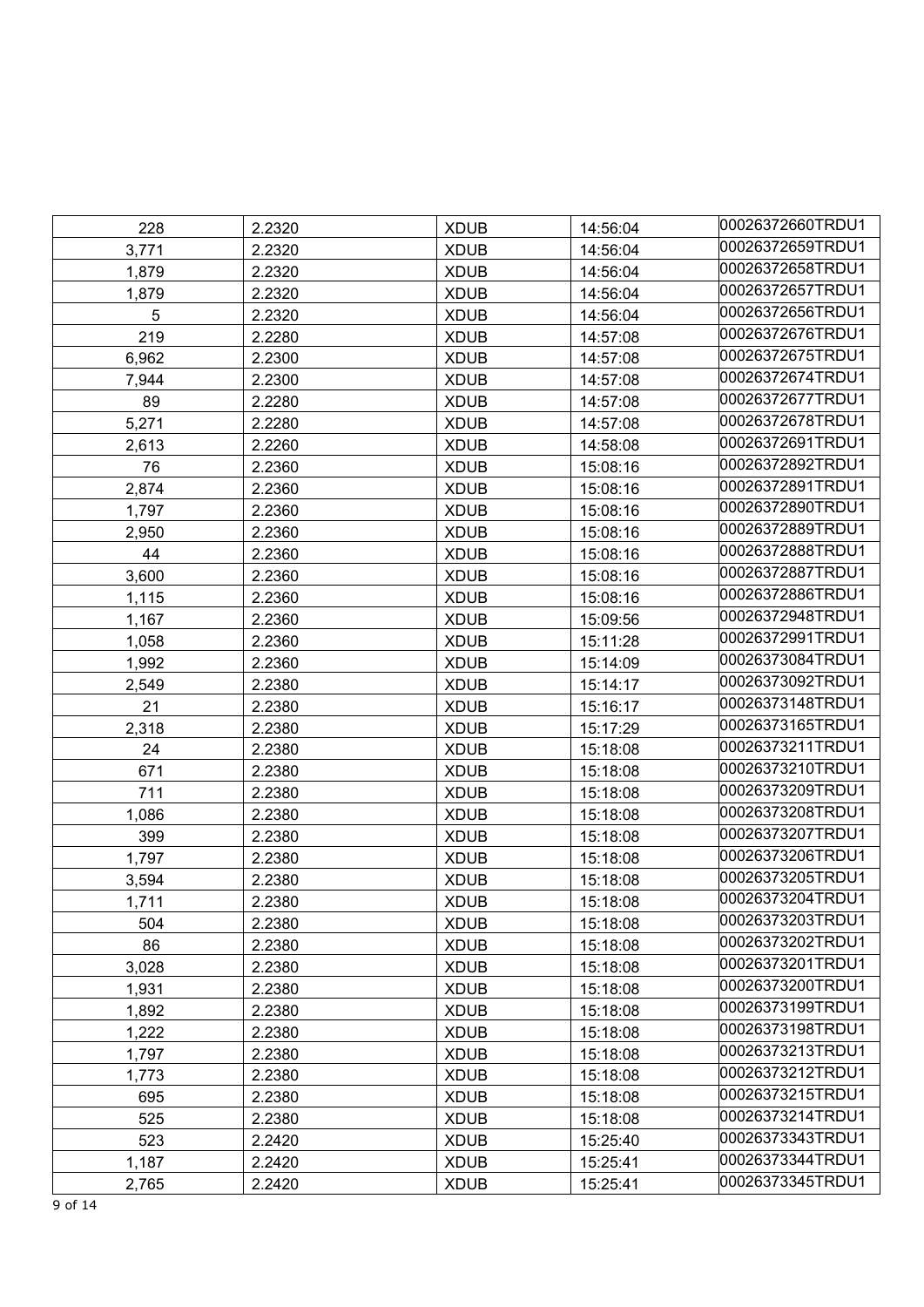| 1,269 | 2.2420 | <b>XDUB</b> | 15:26:16 | 00026373354TRDU1 |
|-------|--------|-------------|----------|------------------|
| 58    | 2.2420 | <b>XDUB</b> | 15:26:16 | 00026373355TRDU1 |
| 1,213 | 2.2420 | <b>XDUB</b> | 15:26:39 | 00026373375TRDU1 |
| 1,355 | 2.2420 | <b>XDUB</b> | 15:26:39 | 00026373374TRDU1 |
| 81    | 2.2420 | <b>XDUB</b> | 15:27:35 | 00026373394TRDU1 |
| 1,251 | 2.2420 | <b>XDUB</b> | 15:27:35 | 00026373395TRDU1 |
| 3,097 | 2.2420 | <b>XDUB</b> | 15:28:01 | 00026373401TRDU1 |
| 18    | 2.2420 | <b>XDUB</b> | 15:29:26 | 00026373440TRDU1 |
| 1,417 | 2.2460 | <b>XDUB</b> | 15:29:48 | 00026373449TRDU1 |
| 1,063 | 2.2460 | <b>XDUB</b> | 15:31:15 | 00026373474TRDU1 |
| 720   | 2.2460 | <b>XDUB</b> | 15:31:15 | 00026373475TRDU1 |
| 1,865 | 2.2460 | <b>XDUB</b> | 15:31:28 | 00026373484TRDU1 |
| 5,176 | 2.2460 | <b>XDUB</b> | 15:32:14 | 00026373493TRDU1 |
| 1,531 | 2.2460 | <b>XDUB</b> | 15:33:08 | 00026373516TRDU1 |
| 2,705 | 2.2440 | <b>XDUB</b> | 15:34:14 | 00026373554TRDU1 |
| 2,016 | 2.2440 | <b>XDUB</b> | 15:34:14 | 00026373552TRDU1 |
| 1,954 | 2.2440 | <b>XDUB</b> | 15:34:14 | 00026373551TRDU1 |
| 2,757 | 2.2420 | <b>XDUB</b> | 15:34:14 | 00026373567TRDU1 |
| 2,826 | 2.2420 | <b>XDUB</b> | 15:34:14 | 00026373566TRDU1 |
| 6,341 | 2.2420 | <b>XDUB</b> | 15:34:14 | 00026373565TRDU1 |
| 2,148 | 2.2440 | <b>XDUB</b> | 15:34:14 | 00026373564TRDU1 |
| 825   | 2.2440 | <b>XDUB</b> | 15:34:14 | 00026373563TRDU1 |
| 481   | 2.2440 | <b>XDUB</b> | 15:34:14 | 00026373562TRDU1 |
| 231   | 2.2440 | <b>XDUB</b> | 15:34:14 | 00026373561TRDU1 |
| 479   | 2.2440 | <b>XDUB</b> | 15:34:14 | 00026373560TRDU1 |
| 1,063 | 2.2440 | <b>XDUB</b> | 15:34:14 | 00026373559TRDU1 |
| 953   | 2.2440 | <b>XDUB</b> | 15:34:14 | 00026373558TRDU1 |
| 1,099 | 2.2440 | <b>XDUB</b> | 15:34:14 | 00026373557TRDU1 |
| 1,063 | 2.2440 | <b>XDUB</b> | 15:34:14 | 00026373556TRDU1 |
| 1,954 | 2.2440 | <b>XDUB</b> | 15:34:14 | 00026373555TRDU1 |
| 1,954 | 2.2440 | <b>XDUB</b> | 15:34:14 | 00026373553TRDU1 |
| 5,691 | 2.2420 | <b>XDUB</b> | 15:40:34 | 00026373702TRDU1 |
| 2,742 | 2.2420 | <b>XDUB</b> | 15:40:34 | 00026373701TRDU1 |
| 4,081 | 2.2400 | <b>XDUB</b> | 15:40:34 | 00026373705TRDU1 |
| 1,709 | 2.2400 | <b>XDUB</b> | 15:40:34 | 00026373704TRDU1 |
| 168   | 2.2400 | <b>XDUB</b> | 15:40:34 | 00026373703TRDU1 |
| 1,505 | 2.2380 | <b>XDUB</b> | 15:48:11 | 00026373839TRDU1 |
| 6,201 | 2.2380 | <b>XDUB</b> | 15:48:11 | 00026373838TRDU1 |
| 2,774 | 2.2380 | <b>XDUB</b> | 15:48:11 | 00026373837TRDU1 |
| 2,279 | 2.2380 | <b>XDUB</b> | 15:53:10 | 00026373943TRDU1 |
| 1,555 | 2.2380 | <b>XDUB</b> | 15:53:10 | 00026373939TRDU1 |
| 1,760 | 2.2380 | <b>XDUB</b> | 15:53:10 | 00026373938TRDU1 |
| 5,921 | 2.2380 | <b>XDUB</b> | 15:53:10 | 00026373937TRDU1 |
| 1,048 | 2.2380 | <b>XDUB</b> | 15:53:10 | 00026373936TRDU1 |
| 712   | 2.2380 | <b>XDUB</b> | 15:53:10 | 00026373935TRDU1 |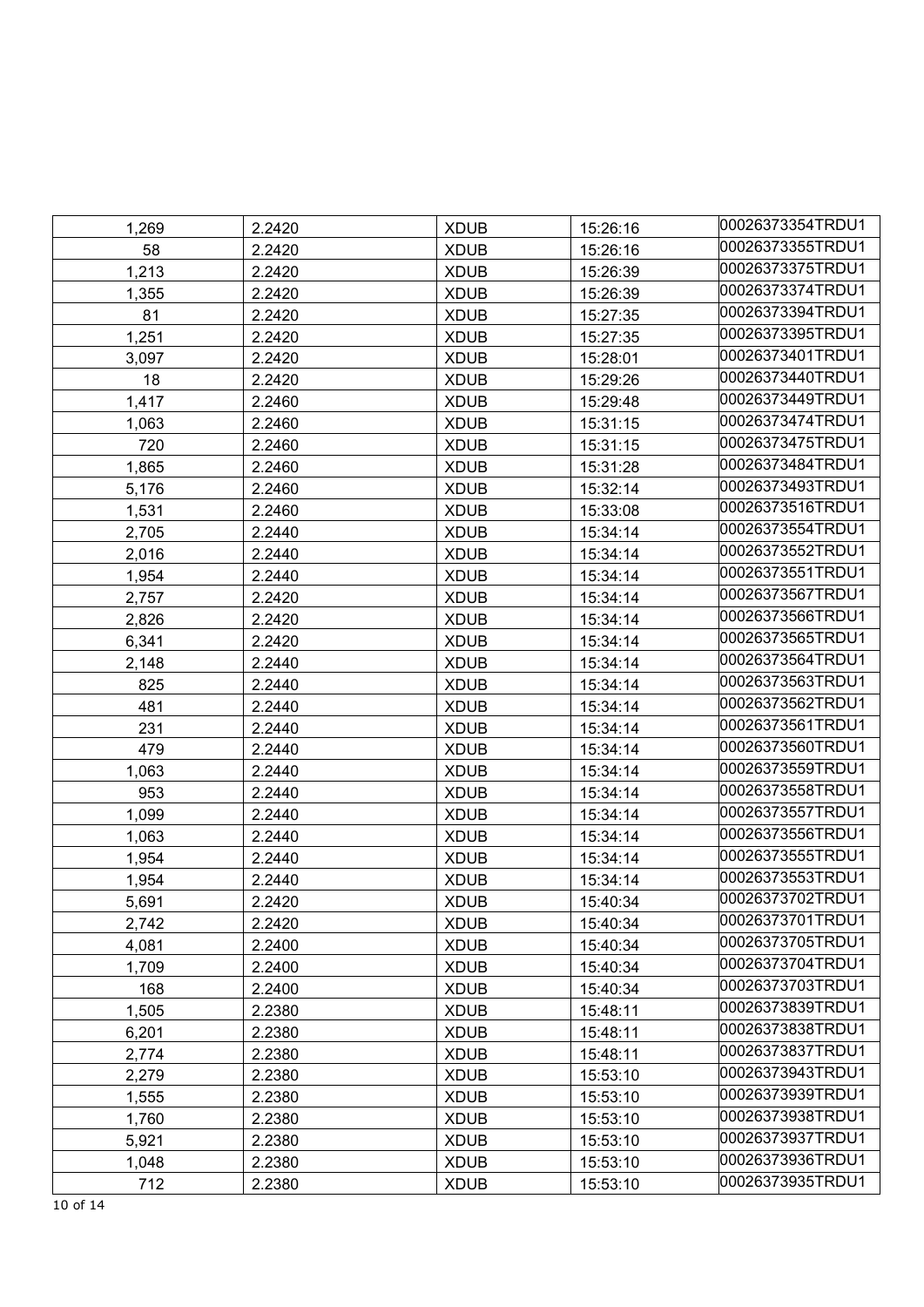| 5,967          | 2.2380 | <b>XDUB</b> | 15:53:10 | 00026373934TRDU1 |
|----------------|--------|-------------|----------|------------------|
| 3,438          | 2.2360 | <b>XDUB</b> | 15:53:10 | 00026373942TRDU1 |
| 246            | 2.2380 | <b>XDUB</b> | 15:53:10 | 00026373941TRDU1 |
| 596            | 2.2380 | <b>XDUB</b> | 15:53:10 | 00026373940TRDU1 |
| 2,678          | 2.2400 | <b>XDUB</b> | 16:01:20 | 00026374043TRDU1 |
| 1,087          | 2.2400 | <b>XDUB</b> | 16:02:14 | 00026374076TRDU1 |
| 1,574          | 2.2400 | <b>XDUB</b> | 16:02:14 | 00026374075TRDU1 |
| 72             | 2.2400 | <b>XDUB</b> | 16:02:14 | 00026374074TRDU1 |
| 3,074          | 2.2400 | <b>XDUB</b> | 16:03:01 | 00026374083TRDU1 |
| $\overline{2}$ | 2.2400 | <b>XDUB</b> | 16:04:04 | 00026374109TRDU1 |
| 984            | 2.2400 | <b>XDUB</b> | 16:04:04 | 00026374110TRDU1 |
| 485            | 2.2400 | <b>XDUB</b> | 16:04:04 | 00026374113TRDU1 |
| 499            | 2.2400 | <b>XDUB</b> | 16:04:04 | 00026374112TRDU1 |
| 616            | 2.2400 | <b>XDUB</b> | 16:04:04 | 00026374111TRDU1 |
| 2,610          | 2.2420 | <b>XDUB</b> | 16:05:05 | 00026374148TRDU1 |
| 1,079          | 2.2440 | <b>XDUB</b> | 16:06:28 | 00026374190TRDU1 |
| 277            | 2.2440 | <b>XDUB</b> | 16:06:28 | 00026374198TRDU1 |
| 2,700          | 2.2440 | <b>XDUB</b> | 16:06:28 | 00026374197TRDU1 |
| 2,367          | 2.2440 | <b>XDUB</b> | 16:06:28 | 00026374196TRDU1 |
| 2,845          | 2.2440 | <b>XDUB</b> | 16:06:28 | 00026374195TRDU1 |
| 2,888          | 2.2440 | <b>XDUB</b> | 16:06:28 | 00026374194TRDU1 |
| 3,187          | 2.2440 | <b>XDUB</b> | 16:06:28 | 00026374193TRDU1 |
| 1,608          | 2.2440 | <b>XDUB</b> | 16:06:28 | 00026374192TRDU1 |
| 109            | 2.2440 | <b>XDUB</b> | 16:06:28 | 00026374191TRDU1 |
| 3,055          | 2.2440 | <b>XDUB</b> | 16:06:28 | 00026374199TRDU1 |
| 12,353         | 2.2460 | <b>XDUB</b> | 16:08:45 | 00026374234TRDU1 |
| 14,086         | 2.2480 | <b>XDUB</b> | 16:13:08 | 00026374362TRDU1 |
| 13             | 2.2480 | <b>XDUB</b> | 16:13:08 | 00026374361TRDU1 |
| 2,010          | 2.2480 | <b>XDUB</b> | 16:13:52 | 00026374419TRDU1 |
| 268            | 2.2520 | <b>XDUB</b> | 16:19:40 | 00026374568TRDU1 |
| 3,065          | 2.2520 | <b>XDUB</b> | 16:19:40 | 00026374569TRDU1 |
| 1,337          | 2.2520 | <b>XDUB</b> | 16:20:25 | 00026374599TRDU1 |
| 264            | 2.2520 | <b>XDUB</b> | 16:20:25 | 00026374600TRDU1 |
| 2,326          | 2.2520 | <b>XDUB</b> | 16:20:25 | 00026374602TRDU1 |
| 443            | 2.2520 | <b>XDUB</b> | 16:20:25 | 00026374601TRDU1 |
| 2,832          | 2.2520 | <b>XDUB</b> | 16:21:00 | 00026374638TRDU1 |
| 5,025          | 2.2500 | <b>XDUB</b> | 16:21:33 | 00026374655TRDU1 |
| 4,169          | 2.2500 | <b>XDUB</b> | 16:21:33 | 00026374654TRDU1 |
| 4,169          | 2.2500 | <b>XDUB</b> | 16:21:44 | 00026374660TRDU1 |
| 4,169          | 2.2500 | <b>XDUB</b> | 16:22:09 | 00026374667TRDU1 |
| 1,277          | 2.2500 | <b>XDUB</b> | 16:22:09 | 00026374666TRDU1 |
| 185            | 2.2500 | <b>XDUB</b> | 16:22:09 | 00026374671TRDU1 |
| 128            | 2.2500 | <b>XDUB</b> | 16:22:09 | 00026374670TRDU1 |
| 2,343          | 2.2500 | <b>XDUB</b> | 16:22:09 | 00026374669TRDU1 |
| 1,610          | 2.2500 | <b>XDUB</b> | 16:22:09 | 00026374668TRDU1 |